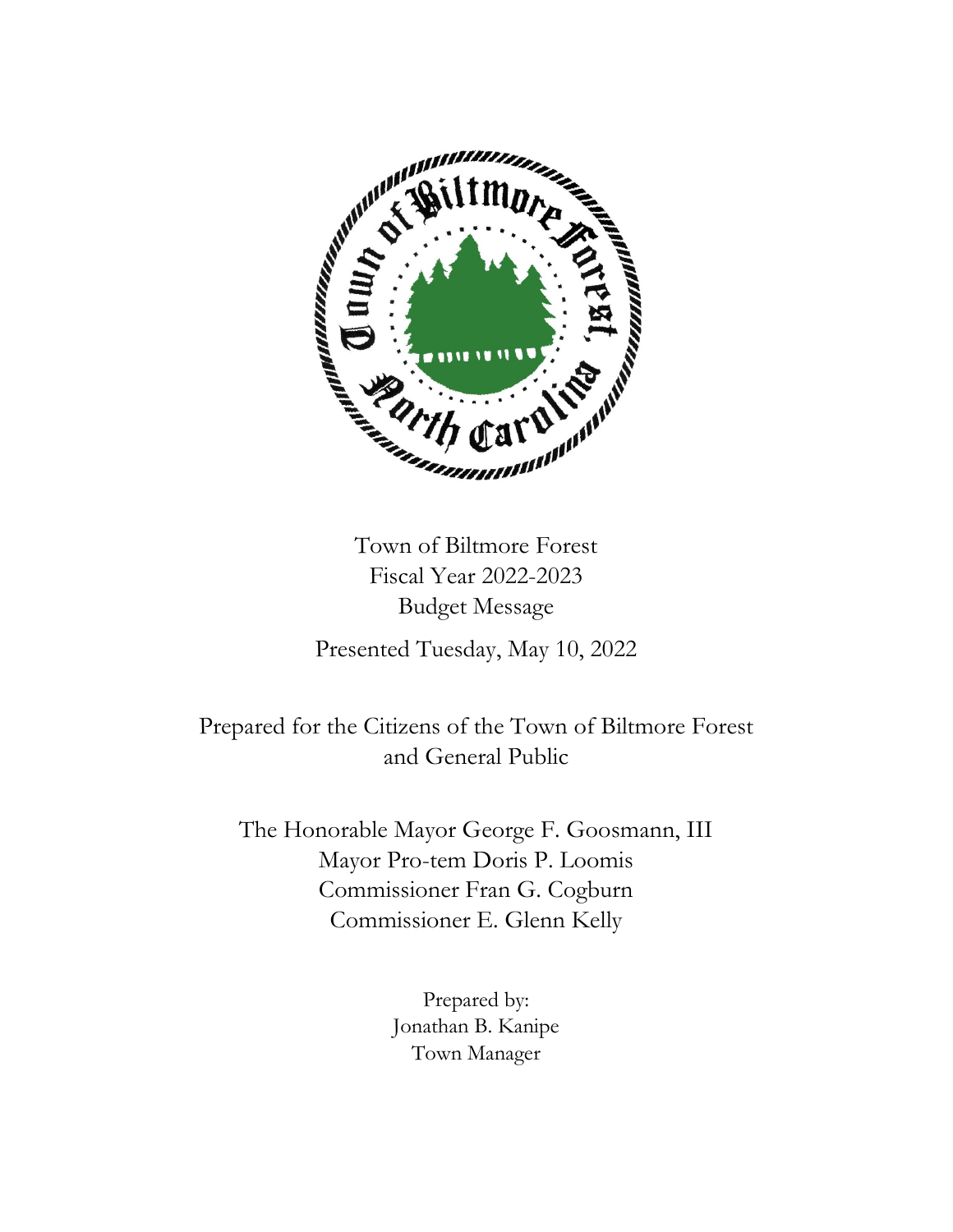# **Introduction**

I am pleased to present this year's budget message and FY23 proposed budget to the Town, Mayor, and Board of Commissioners. The current fiscal year has provided opportunities for growth in services provided to citizens. Staff has worked diligently to perform this work with a singular focus: exceeding residents' expectations in all that we do. This is a daunting goal, but one that ensures the Town and its employees move forward in service and do not become complacent in day-to-day operations. The budget message below strives to meet this goal by positioning the Town to continue moving positively into the future.

# **General Fund**

### **Revenues**

### *Property Tax – Real Estate*

Property tax revenue continues to comprise the majority of the Town's General Fund revenue, remaining at 57 percent. This revenue source is robust and growing. The estimated assessed value for FY23 (tax year 2022) represents growth of 3.66 percent from last year. This 3.66 percent growth equals \$30,260,149 in added value from 2021 to 2022. This continued growth comes on the heels of Buncombe County's 2021 property revaluation that showed growth of 7.42 percent.

Property tax growth allows the Town to continue providing, and expanding, high level services without a property tax increase. **As a result, my recommendation is for the tax rate in fiscal year 2023 to remain at thirty-four and one-half cents per \$100 valuation.**

| FY 23 Estimated Property Tax Information        |                          |
|-------------------------------------------------|--------------------------|
| Total Valuation (excluding motor vehicles):     | \$854,830,595            |
| Property Tax Collection Percentage (from FY21): | $99.03\%$                |
| Proposed Tax Rate:                              | $$0.345/\$100$ valuation |

One penny brings the Town \$84,564. This is \$2,477 per penny more than last year's assessed value, and accounts for an increase of over \$85,000 in revenue for FY23. Per state law, the Town *must* budget based upon the prior year's tax collection percentage. The percentage collected for FY22 was 0.63 percent lower than the collection in FY21. While this is still a healthy collection percentage, a half-percent increase back to prior year levels will result in greater overall revenue for the Town that is not considered within this budget.

### *Property Tax – Motor Vehicles*

Motor vehicle valuations are not included within the above assessed valuation. These payments are collected by the State and disbursed to the Town monthly. Collection percentages have increased statewide since the State combined motor vehicle taxation with registration. The Town's collection percentage is 100 percent, and we anticipate remaining at that level. For FY23, the Town's total motor vehicle valuation increased by 4.5 percent to \$31,708,853. This results in an expected increase of \$5,064 in motor vehicle property tax revenue.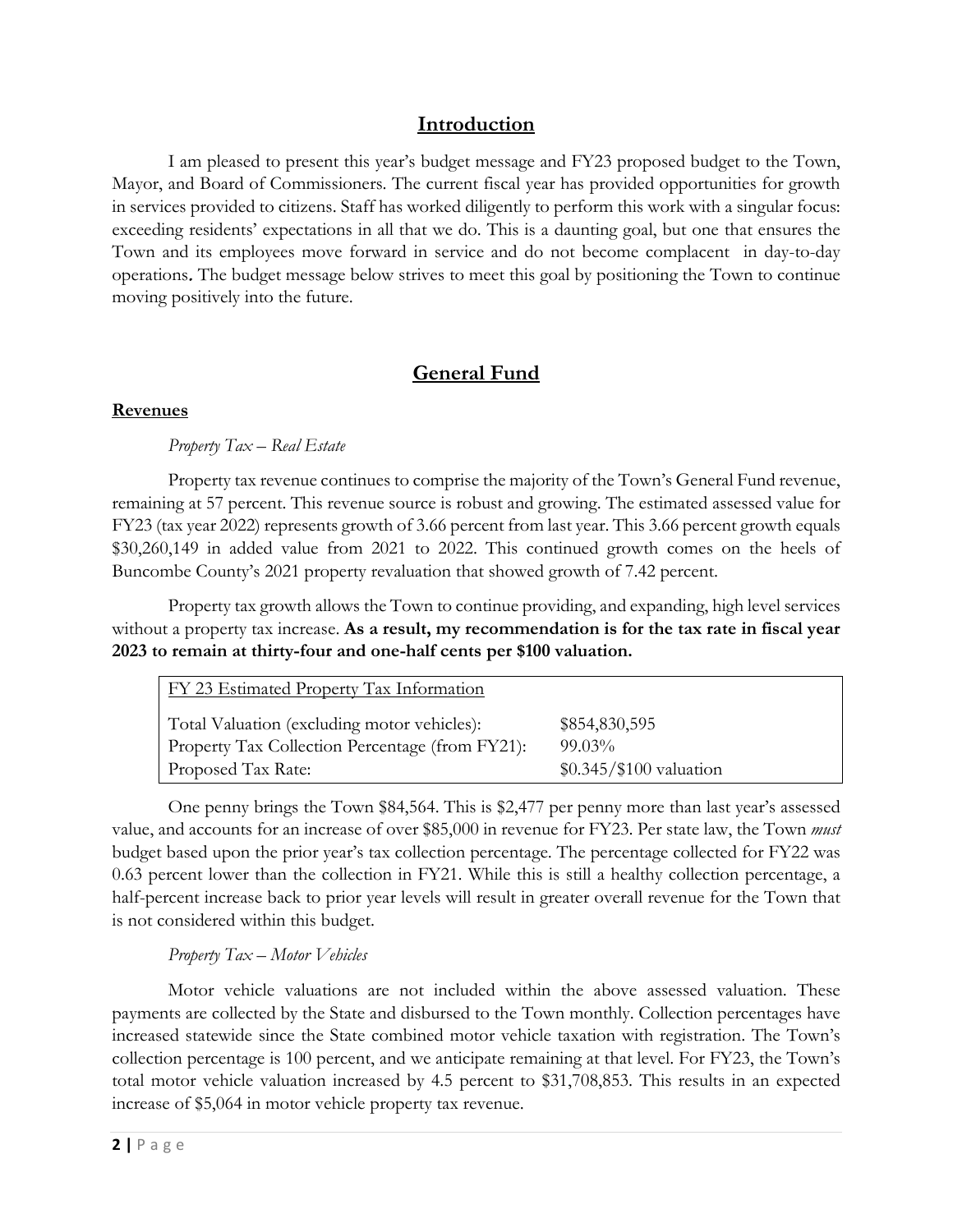#### *Sales Tax*

Sales tax continues to exceed growth expectations and projections. This is true for Biltmore Forest, Buncombe County, and most jurisdictions throughout the State. These increases were occurring before Covid-19 upended the world's economy, but at significantly smaller rates (4-6 percent). During FY20, as Covid-19 closed businesses, government offices, and people stayed home, there was trepidation and ambiguity about revenues returning to pre-Covid levels. Sales tax revenue bounced back furiously in  $FY21$  $FY21$  – growing year over year by 15 percent.<sup>1</sup> Sales tax proceeds for the first six months of FY22 surpassed this number and are currently 16 percent higher than FY21 levels. The chart below, produced by the North Carolina League of Municipalities, clearly shows this year-over-year growth in Article 39 sales tax.<sup>[2](#page-2-1)</sup>



# Annual Article 39 Sales Tax Distribution (Y-O-Y Change)

These continued increases can be attributed to the stimulus payments sent directly to most Americans. Additional investment in the economy after Covid-19 resulted in this explosive growth. The Town's sales tax proceeds increased in line with the above chart. In fact, the Board of Commissioners approved a budget amendment last month that reflected the fifteen (15) percent growth already realized within our sales tax proceeds for FY22.

Forecasts for FY23 continue to estimate growth at high levels. Based upon these estimates, it is within conservative estimates that the Town's sales tax proceeds will grow by approximately 10-12 percent. As a result, the projected revenue for FY23 represents an overall increase of just over \$450,000.

<span id="page-2-0"></span><sup>1</sup> Madej and Nida. North Carolina League of Municipalities. *Projections for State-Collected Local Government Tax Revenue FY 22-23*.  $2$  Ibid.

<span id="page-2-1"></span>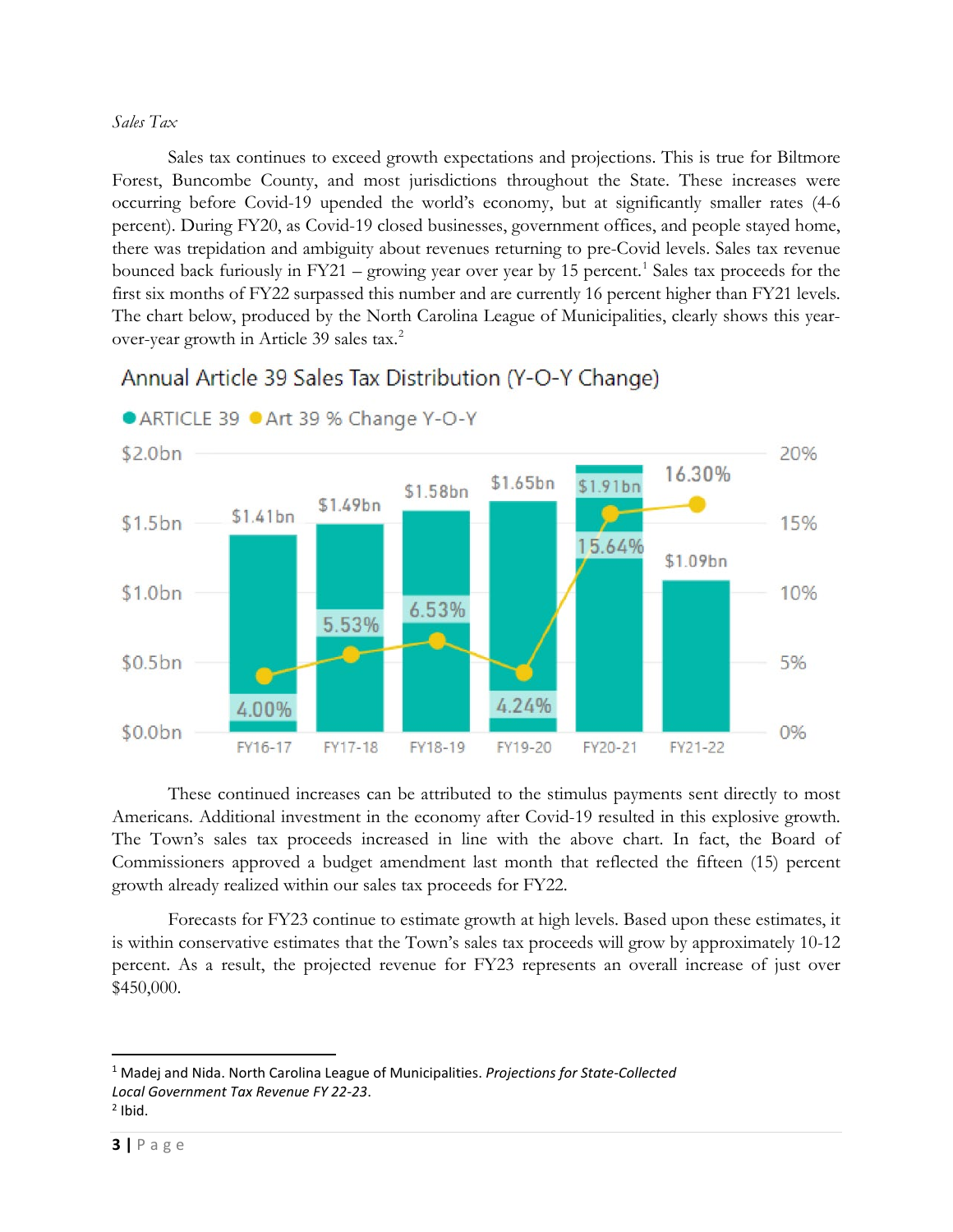#### *Franchise and Utility Taxes*

Franchise and utility taxes are difficult to pin down. Weather plays a significant role in the amount of energy (electricity and piped natural gas) used. Similarly, increases in natural resource prices (as we are currently experiencing) also result in increased tax revenues from these sources. These increases do not extend to traditional video and telecommunications usage. These sectors continue to recede as people opt for less and less "traditional" video and telecommunications services. For FY23, my projection is for a small increase (2.5 percent) in electricity franchise taxes and flat revenue for piped natural gas. Telecommunications and video programming are forecast to continue falling.

#### *Investment Earnings*

The Covid-19 pandemic sent investment earnings plummeting. Earnings should begin to improve slightly as interest rates rise, but it is not likely we will return to pre-pandemic levels within this next fiscal year. As a result, this budget forecasts conservative growth in General Fund investment earnings.

### *Intergovernmental Loans*

The Greenwood Park Stream Restoration project is under construction as of May 2, 2022. The loan application for this project was approved by the Board of Commissioners in April 2019. The Town has spent funds on the engineering and design work for this project, and most of those funds will be reimbursed through this zero-percent interest loan. The loan proceeds within this budget are likely to change before final budget consideration in June. Construction began May 5<sup>th</sup>, and it is likely the Town will request reimbursables before June 30, 2022.

#### *Powell Bill Fund Revenue*

Powell Bill revenues are the state's disbursements to municipalities for maintenance and operation of non-DOT streets and roads. Powell Bill revenue in FY22 exceeded estimates by over twenty (20) percent. Based upon NCLM projected mileage and population distributions, the estimated revenue for FY23 is aligned with current year revenue. The Powell Bill allocation is based upon a Town's population (\$21.66 per person) and its street mileage (\$1,675.48 per street mile). Estimated revenue for FY23 is \$66,849. Per state law, these funds are restricted and must be spent on street and road maintenance. The Town meets and exceeds this allowance by nearly ten times in the proposed FY23 budget.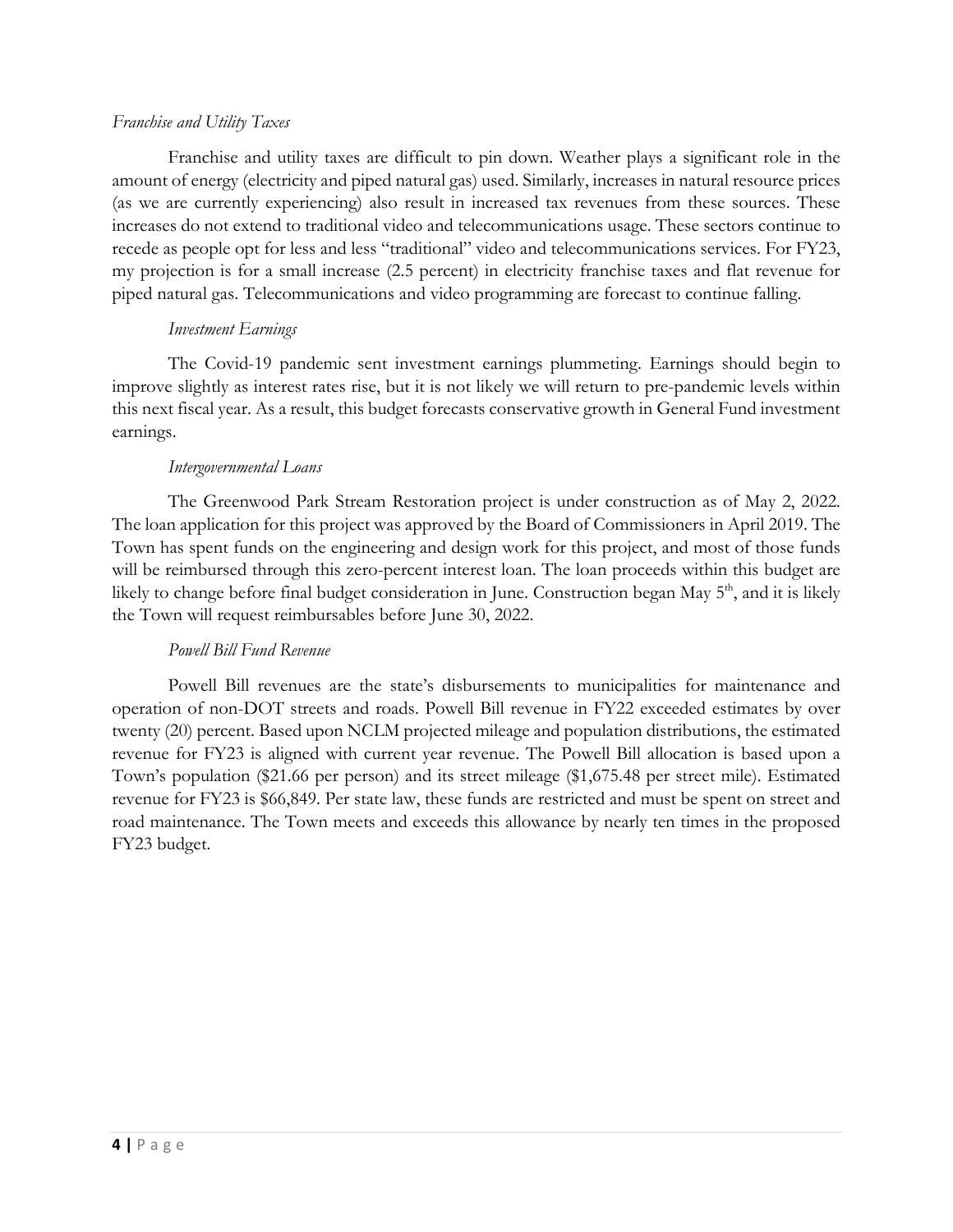#### *Zoning Permit Revenue*

FY22 zoning permit revenue has been phenomenal. Through May 1, 2022, the Town had received over two-hundred percent of estimated revenue. Furthering this point, through the first 10 months of FY22, the Town has issued zoning permits equating to \$30,583,435 in constructed value. That is an average of just over \$3 million in projects approved each month. The Town's zoning permit fee is based on the total value of construction. Housing costs have continued to rise within Biltmore Forest and Buncombe County, and along with this, new construction and renovation costs within the Town have risen, all leading to increased revenue. This is also noticeable in the continued assessed value of homes within Biltmore Forest. This year's tax base growth and permit demand leads to another bullish forecast for next year.

### *Additional Revenues*

The Town's sale of personal property provides a robust income source. Likewise, the revenue generated by the Town's lease to American Tower continue to grow. This contract calls for an escalation of four (4) percent each year. The Town also receives revenue from American Tower for each communications provider located on the tower. There are currently three carriers co-located on this tower.

### **General Fund Revenue Takeaways**

The Town's general fund revenue sources are in a great position. . Based upon the forecasts and knowledge of conditions particular to Biltmore Forest, I am confident we can meet the high levels of service we strive to provide through these estimated funds. Growth is anticipated to continue in the two largest sources of income – property tax and sales tax. The latter is more susceptible to disruption, and staff is cognizant of this possibility. Staff monitors state sales tax disbursements and analysis throughout the year. If creeping downturns or significant headwinds appear, we will re-assess and provide this information to the Board and recommend how to address these challenges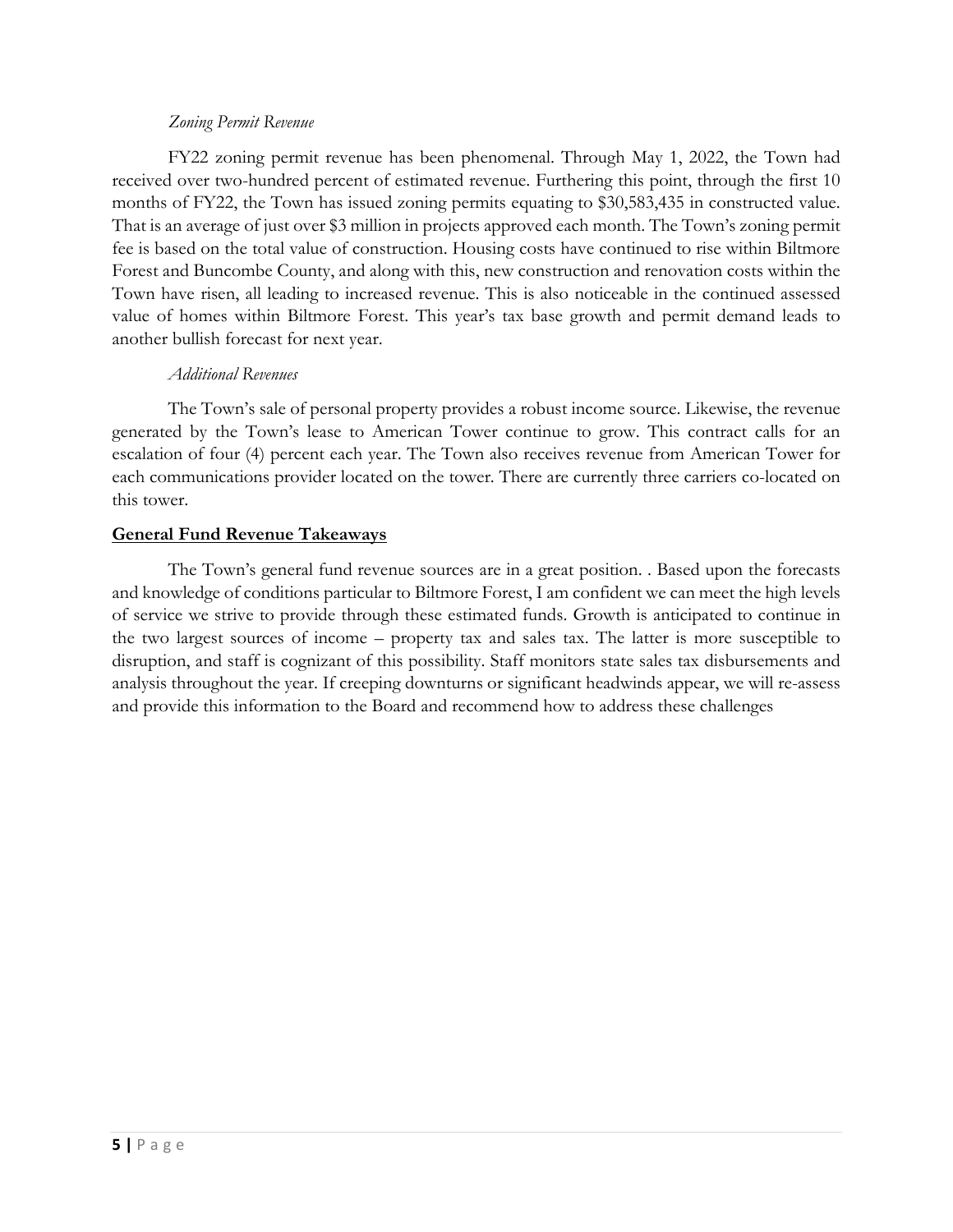# **General Fund**

#### **Expenditures**

### Town Wide Expenditures

#### *Salaries*

The Board approved a three (3) percent cost-of-living adjustment (COLA) for all full-time employees last year. For the past several years, the Town has based COLA recommendations on the March consumer price index (CPI). The CPI has risen exponentially over the past year. In March 2022, the national CPI rose 8.5 percent from March 2021. [3](#page-5-0) The increase was 8.4 percent from February 2021 to February 2022 in the southeastern United States.<sup>[4](#page-5-1)</sup> Even without this data, we all have first hand experiences with the sharp increase in prices for nearly all goods and services. These increases are not limited to fuel and energy, but on groceries, home goods, house prices, and general services that are impacted by logistical challenges and delays.



Chart 2. 12-month percent change in CPI for All Urban Consumers (CPI-U), not seasonally adjusted, Mar. 2021 - Mar. 2022 Percent change

As shown on the March 2022 CPI chart above, this increase is nearly 6.5 percent when not accounting for food and energy costs. It is for these reasons that my recommended cost-of-living adjustment for FY23 is six (6) percent. While smaller than the overall change, this increase allows the Town to provide a substantial increase for all employees that matches inflationary trends and the current job market. In addition, the approval of a six (6) percent COLA allows the Town to continue our merit pool program by offering one (1) percent of total departmental salaries for meritorious service. This has proven to be an effective tool at rewarding employees for exemplary service. This budget also raises the hourly rate for part-time employees (typically found within the Police Department) to \$20.00 per hour.

<span id="page-5-0"></span><sup>&</sup>lt;sup>3</sup> Consumer Price Index – March 2022. Accessed on April 18, 2022. www.bls.gov/cpi

<span id="page-5-1"></span><sup>4</sup> Consumer Price Index, South Region. Accessed on March 17, 2022. www.bls.gov/regions/southeast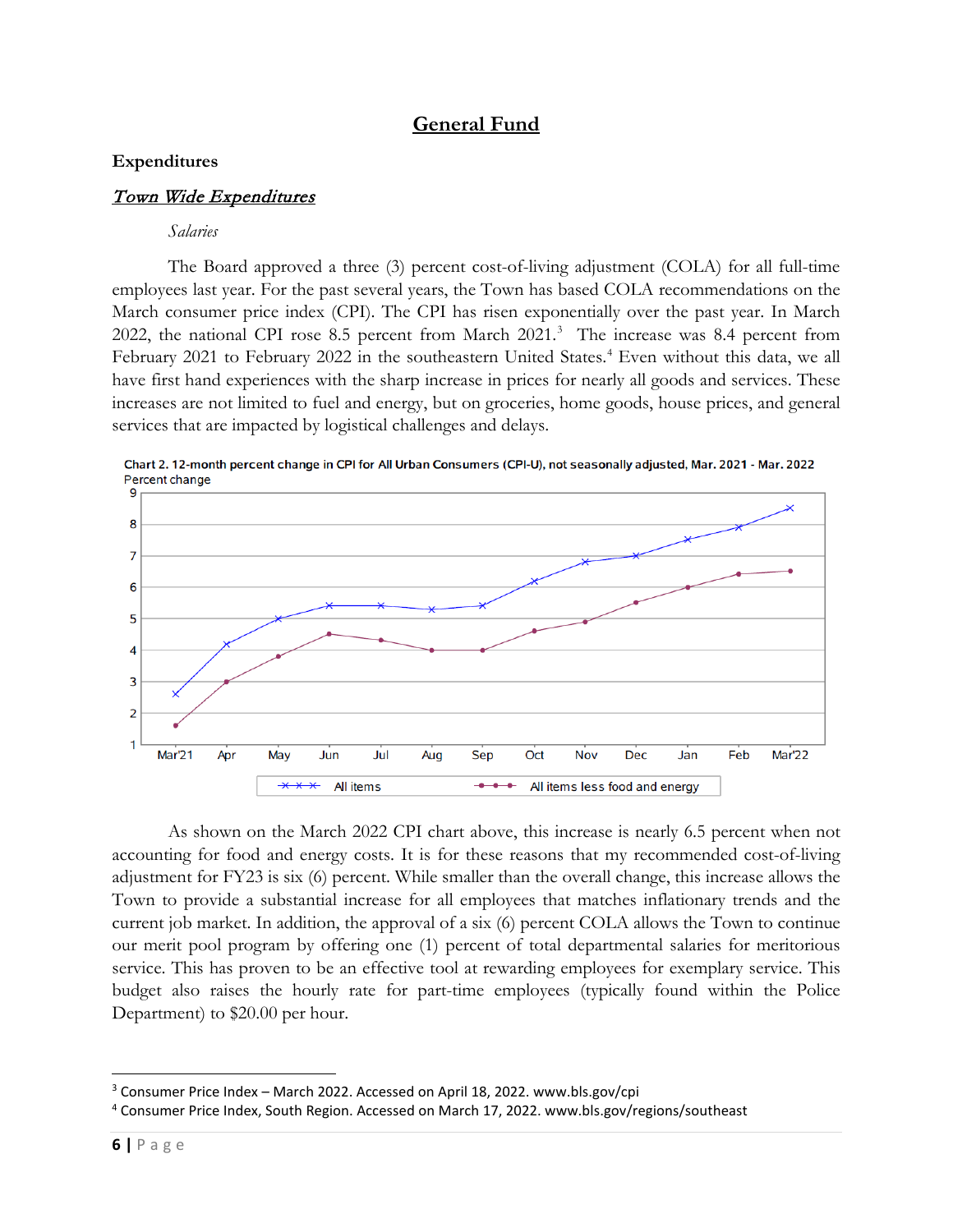The Town is not alone with this recommendation. A review of other jurisdictions within Buncombe County shows similar recommendations<sup>[5](#page-6-0)</sup>. The Town can comfortably incur this salary growth. In some instances, particularly within the Police Department, these increases bring the Town in line with entry-level salaries being offered.

| <u>Iurisdiction</u>    | <b>COLA Recommendation</b> | <b>Other Notes</b>                |
|------------------------|----------------------------|-----------------------------------|
|                        |                            |                                   |
|                        |                            | 2 percent for employees hired     |
| City of Asheville      | 4 percent                  | after $1/1/22$                    |
| Town of Black          |                            |                                   |
| Mountain               | 5.75 percent               | None                              |
| Town of Montreat       | 5 percent                  | None                              |
|                        |                            |                                   |
| Town of Weaveville     | Up to 7 percent merit      | None                              |
| Town of Woodfin        | 6 percent                  | None                              |
|                        |                            | Using rolling 2 year average from |
| <b>Buncombe County</b> | 4.69 percent               | December for CPI development      |

# *Town Provided Benefits*

The Town's comprehensive, affordable, and generous benefit package has proven to be an effective incentive for many employees. This package has also helped with employee retention. We strive to remain competitive with other jurisdictions and pursue the best benefits and options for employees while being financially responsible. The coming year allows the Town options to continue doing this, and expand upon these offerings.

### *Health Care – State Health Plan*

The Town's health insurance, provided through the NC State Health Plan, provides effective and robust health insurance benefits to employees. The FY23 budget anticipates a five (5) percent increase for plan year 2023. One difficulty with budgeting for the State Health Plan is that new rates are not issued until October and not effective until January. This results in a lack of clarity in projecting changes.

# *Vision and Dental Insurance*

In addition to health insurance, the Town also offers desirable vision insurance through VSP. This plan, managed by the North Carolina League of Municipalities (NCLM), provides great benefits for employees. The Town's dental plan (also managed by NCLM) is switching this year to Delta Dental. The result is an opportunity to increase our benefits from Dental II to Dental III. This increase is approximately \$15.00 per employee per month, but provides an increased "maximum" for

<span id="page-6-0"></span><sup>5</sup> Recommendations as of May 4, 2022.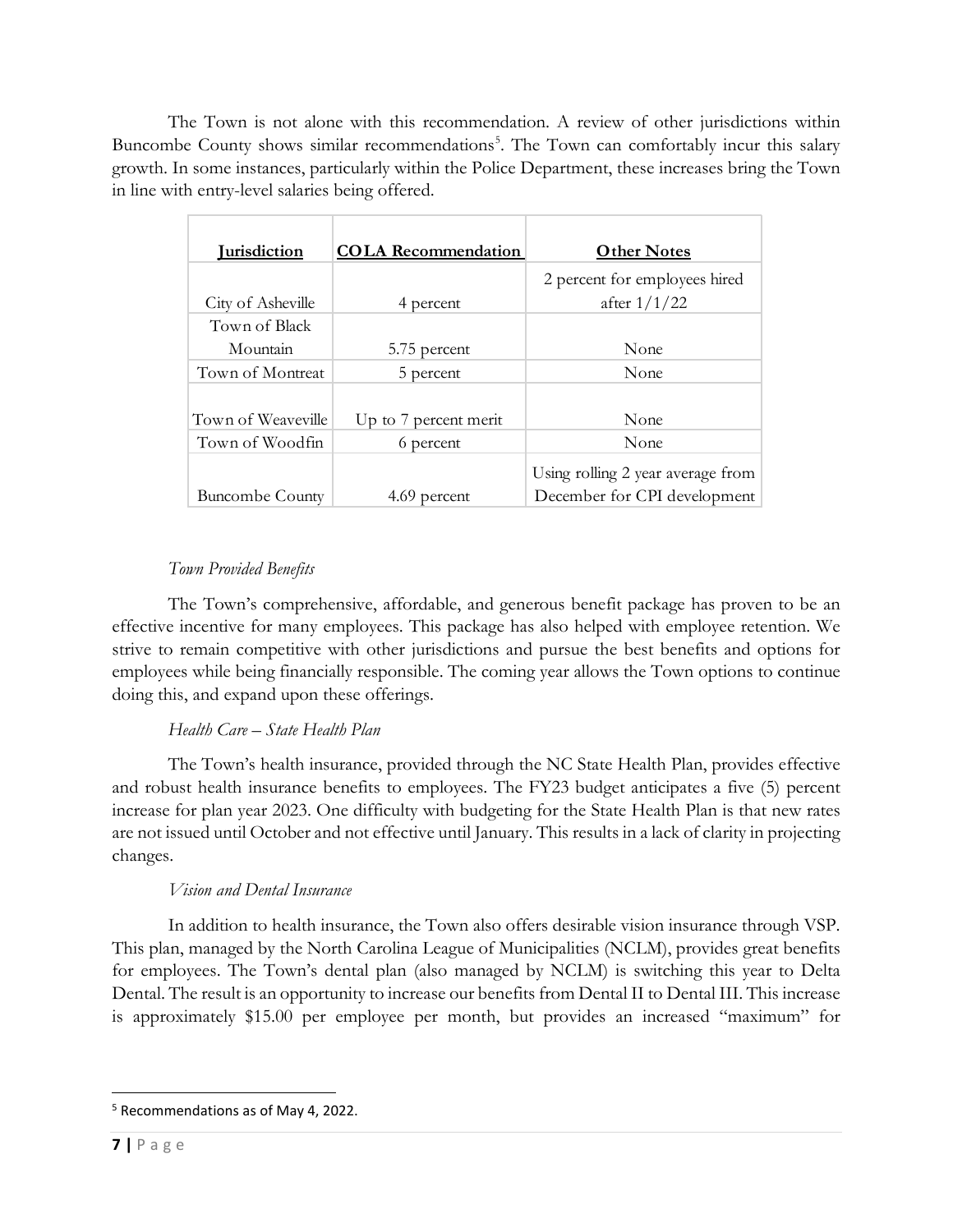expenditures in a covered year and provides better orthodontia benefits. This is a manageable benefit increase for our employees.

### *Short-Term Disability Insurance*

Staff also recommends an additional benefit for full-time employees in the coming year. The NCLM is now offering short-term disability options that cover employees who may have an accident (not workers' compensation related) that resulting in an extended time away from work. This coverage is \$13 per month per employee, and again, provides security and enhanced benefits for our employees. As Town employees *are not* considered covered employees under the Family Medical Leave Act (FMLA) this option may also prove useful for those who would otherwise have to take leave without pay due to an extended illness. This added benefit increases the overall budget by just over \$5,000.

### *LGERS Retirement and 401(k) Benefits*

The NC Local Government Employees' Retirement System (LGERS) is the pension fund for all town employees. This pension system is managed by the North Carolina Treasurer's Office. The Treasurer's Office has been aggressive in the past few years by modifying rates to ensure the viability of the plan. The retirement rate in FY23 will increase for all employee classes. Sworn law enforcement officers will now receive a contribution of 18.94 percent to their pension. Non-sworn employees will receive a contribution of 18 percent. These are increases of 1 percent from last year. Please note, of that total percentage, it is estimated that 5.9 percent is contributed to the employees' retirement health plan. This funding is required by state law. This budget continues the Town's annual contribution of five (5) percent contribution for each employee's 401(k) plan.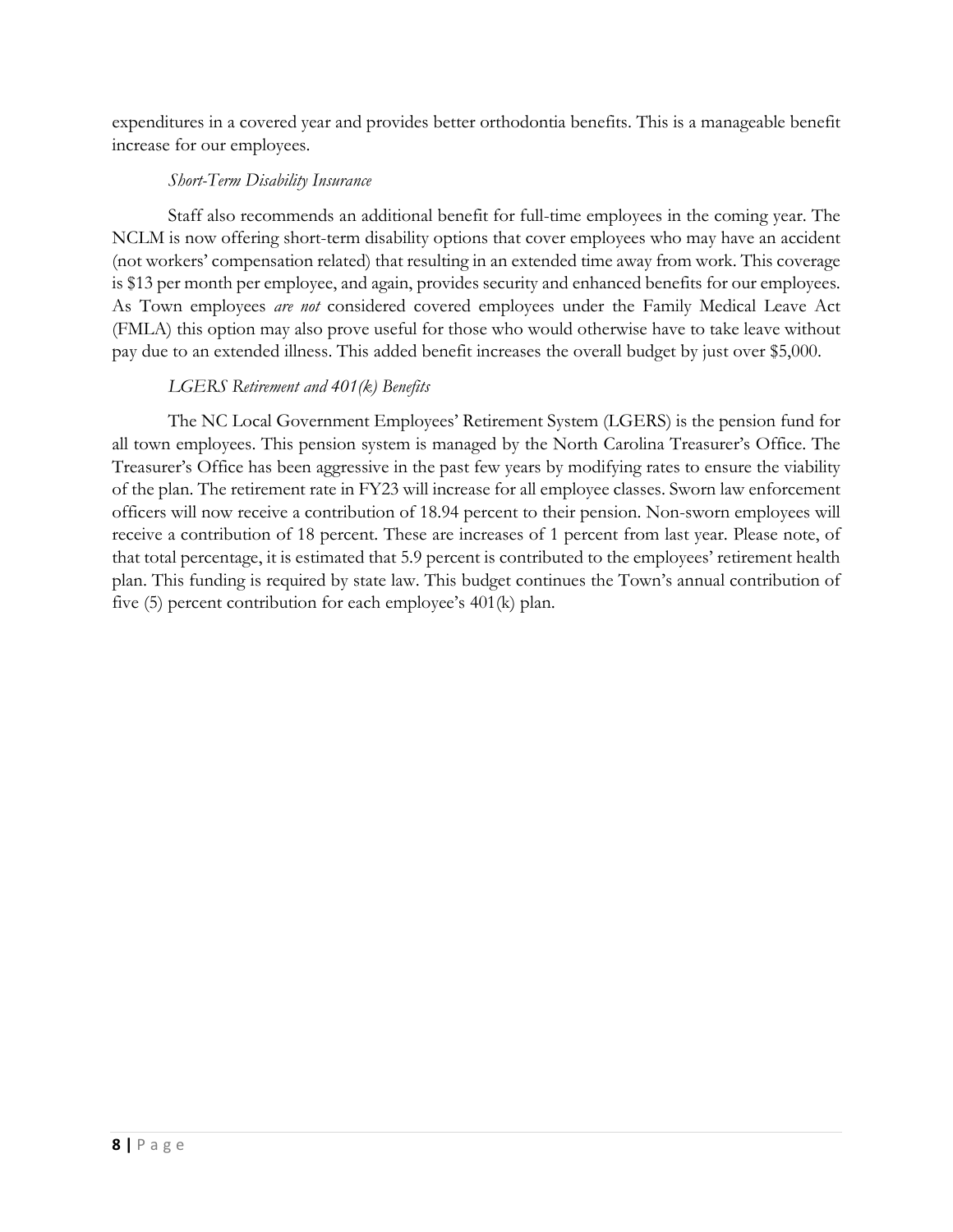### **Department Specific Expenditures**

#### Administration

The administration department currently includes the Town Manager, Finance Director, and Town Clerk. The Town Clerk's salary is paid one-half out of this department and one-half out of the water fund. This is allowable due to water billing and accounts receivable work generated by the Water Fund. Generally, this budget remains consistent from year to year. For FY23, there is an added line item in this year's budget for building maintenance and repairs. Repairs have generally been paid from general government line items.

The most notable change in this departmental budget is the request for a new full-time position. This position is for a full-time code enforcement officer. If approved, this new full-time employee would be charged with daily property inspections for compliance with zoning and code regulations. This includes ensuring Board of Adjustment conditions are being met and plans are being followed as presented to the Town. This employee would be in the field the majority of each day and on a daily basis, engaging frequently with contractors, landscapers, and homeowners to ensure the Town's regulations are being followed. The goal is to have someone dedicated to providing the level of review and enforcement of ordinances the Town and its citizens expect and desire.

This desire was noted in the results of the Town's comprehensive planning survey. Residents asked for more equitable enforcement, and this is only able to be accomplished through more time devoted to ensuring the Town's ordinances are being followed. Enforcement actions, whether formally or informally, would also be driven through this employee and provide a fairer process for residents to address their appeals to the Town Manager and subsequently to either the Board of Adjustment or Board of Commissioners. The burden currently being placed on the administrative, public works, and police departments would be lifted by having a primary person responsible for code enforcement. Proactive code enforcement is possible and will result in effective and equitable compliance – but this can only be accomplished through availability and consistency. The total cost associated with this position is estimated at \$75,000.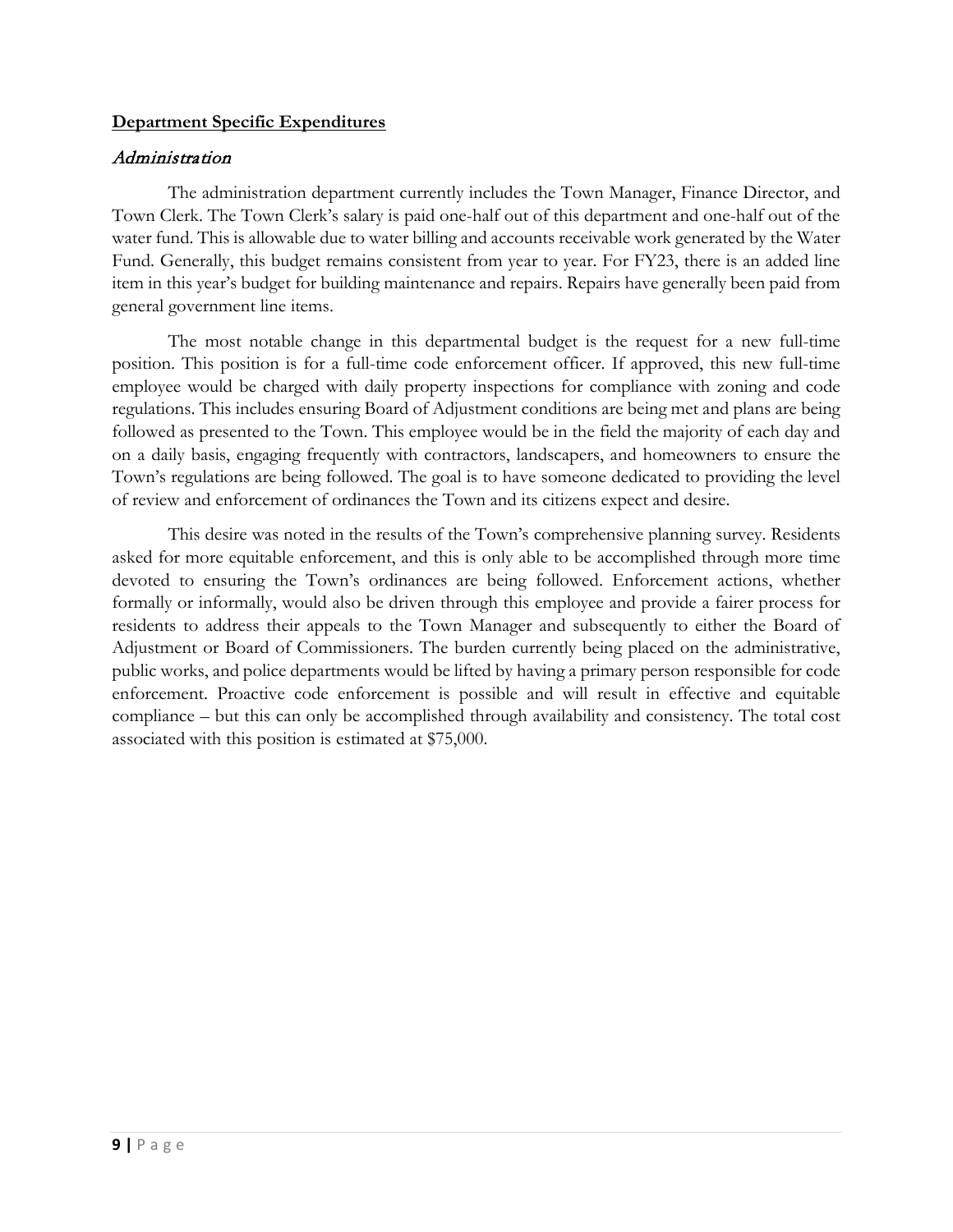#### Police Department

The Board prioritized technological improvements during the FY22 budget. These improvements included improvements in Computer Aided Dispatch (CAD) that support officers in the field and ensures their safety. Additional internal improvements focused on the Town's inventory control and call tracking capabilities. These advancements were placed into service this year.

The Board also prioritized vehicle replacement over the past three (3) budgets. Significant purchases in FY20 and FY21 have resulted in a robust and well-maintained fleet. The Town purchased two new vehicles in FY22, and the vehicle replacement plan is being met. As a result, staff does not recommend a new vehicle purchase in FY23.

The focus for the proposed FY23 budget is on equipment and safety improvements. The Town has utilized Tasers for over ten years. Each new Taser includes a five-year warranty, and the Town has not made any new Taser purchases in many years. The Town has four (4) Tasers that are no longer supported by the manufacturer but remain operable and twelve (12) Tasers which are supported. However, 4 of these 12 supported Tasers are no longer operable. Chief Beddingfield recommends the introduction of a five-year replacement plan that will upgrade the Tasers and ensure all equipment remains in warranty. Chief Beddingfield recommends the replacement of the inoperable Tasers in year 1 and purchase of new magazines and cartridges that allow appropriate Taser recertification. The next four years will allow the Town to transition through all Tasers, and by year five, all tasers will be under the manufacturer's warranty. The continuation of this replacement plan will provide assurance that officers will continually have operable and safe equipment.

The Department is also focused upon providing officers equipment needed to ensure their safety. This includes the need to purchase gas masks, canisters, and mask pouches. The Town previously purchased shields and helmets for officers, and the gas mask purchase ensures our officers will be able to handle any situation.

Similarly, the Town needs to upgrade police officer body cameras. The Town transitioned several years ago to Axon body cameras. These cameras are generally covered under a five-year plan. Upgraded body cameras purchased through Axon include all software, equipment, and maintenance guarantees for a five-year period. If the budget is approved, we would begin this process with new body cameras shortly after July 1, 2022 for just over \$13,000 per year.

It is important to note that in addition to officer safety, each of the equipment upgrades noted above also ensures the Town, Police Department, and officer are as protected as possible during high liability environments. Appropriate equipment, training, and usage are necessary to ensuring the Town's police department continues to serve the Town and its citizens to the highest degree possible.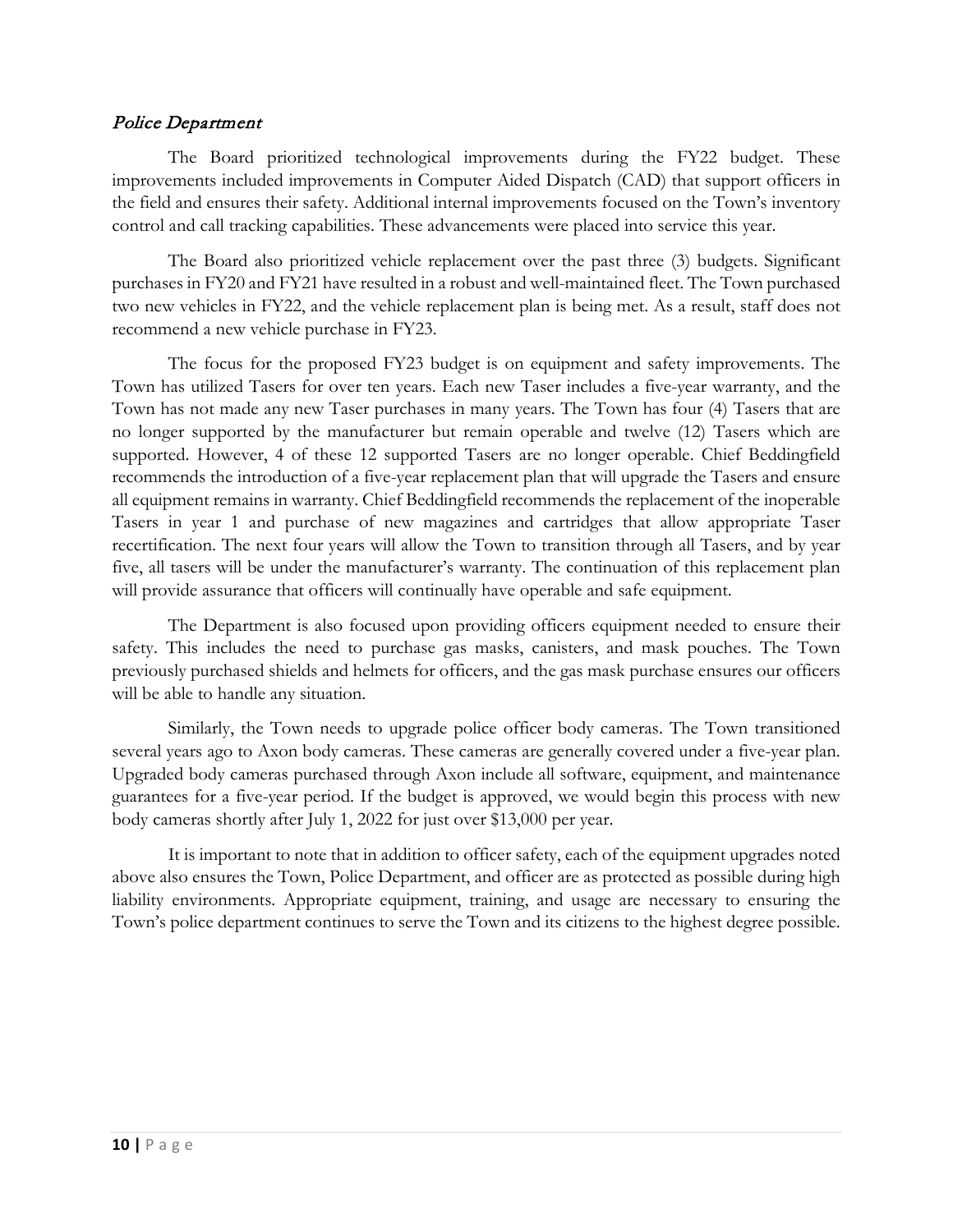### Public Works Department

The Public Works Department has made great strides within the past several years in providing effective and efficient services for citizens. The FY22 budget authorized the hiring of a new full-time employee within the Public Works Department. This addition benefited the Public Works Department greatly as it has allowed time for more direct attention to landscaping, rights of way trimming, and other environmental enhancements. It has also allowed an ability for staff to conduct specialized work, when possible, without causing delays or interruptions to other daily services. Employees are encouraged to cross-train and obtain certifications that are important for Town duties.

The budget recommendation within the Public Works "general" department is not dramatically different from prior years. For FY23, the Town will continue focusing on park enhancement and development, including specific funding for these and other open. In addition to the Greenwood Park stream restoration, the Department is focusing on establishing benches throughout our park system and in specific places in Town. Equipment improvements in all parks are necessary but will be carried out as part of a long-range plan. The Comprehensive Plan for the Town includes a recommendation to establish a committee for citizens to participate in this feedback. This will help drive efforts for park enhancements and improvements.

The Town's iconic streetlights are being brought into modern code compliance as Duke Energy is performing their Targeted Underground (TUG) project. This has caused some temporary aesthetic challenges, but staff is working to address these and achieve the joint goal of aesthetic beauty with functionality. This will be ongoing through the next several years as Duke continues their work and moves north through the Town.

#### *Streets Department*

Last year, the Town amended salary allocations within the Public Works Department and removed all salary line items from the Streets department. We continue that this year and this budget focuses entirely on projects. Stormwater and road improvements are the focus within the Streets Department. In FY22, the Department completed multiple in-house stormwater repairs. Two large projects were completed by outside contractors – the first was a stormwater master plan project on Park Road and the second was an emergency stormwater repair on Vanderbilt Road. There is an additional replacement project slated for Fairway Place before the end of this fiscal year.

The recommended focus in FY23 is continued work on the stormwater master plan projects. Specifically, funds are allocated for the beginning stages of several master plan projects located on Stuyvesant Road, north to the Vanderbilt Road and Lone Pine Road intersections, and then south on Vanderbilt Road to Rosebank Park. This is a large project that includes two of ten stormwater master plan projects – including the highest priority project. Thirty (30) percent engineered drawings were completed in the current fiscal year. We anticipate moving forward with final design work on this project in the coming fiscal year.

In addition to this stormwater project, the Town will also undertake a stream restoration project at Hemlock Road and Cedar Hill Drive in FY23. Engineering and design work for this project was included in the FY22 budget and is complete. The consultant is gathering necessary permitting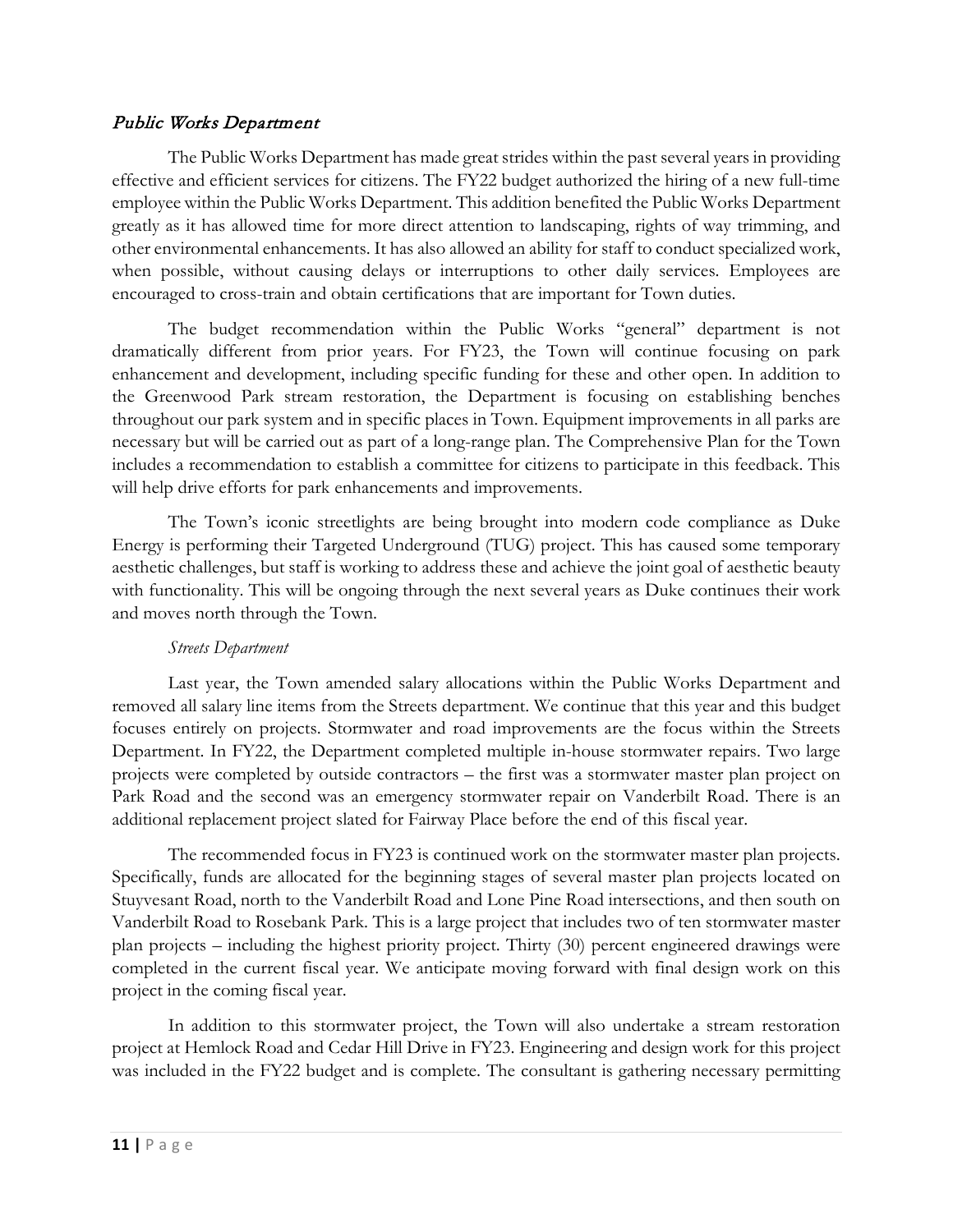from federal and state agencies. This project will be bid in the summer with a start date in Fall 2022 and ensure Cedar Hill Drive is protected from further erosion.

As we have seen this year, Town staff is able to make in-house repairs and has done a good job making the stormwater system more operable during this year. Funds are also allocated for these types of repairs that arise on either and emergency or planned basis.

In addition to stormwater, the Town's other priority is the improvement and maintenance of streets. During FY22, the Town is undertaking a significant repair job on six-tenths of a mile on Vanderbilt Road. This work will be different than in previous years and include the removal of nearly four-inches of asphalt, repairing the road base, and applying new asphalt. Additionally, road shoulders will be repaired and brought back level with the road to improve stormwater issues within these areas. This is the standard to which the Town must set the bar for our roads. As we move into FY23, we have included funds for this level of street repair and repaving consistent with this level of work. The focus is likely to be on the above-referenced Vanderbilt Road and Lone Pine intersection, then south along Vanderbilt Road, and may very well tie into the stormwater project planned in this location.

Finally, another iconic symbol in the Town is our stone bridges. The stone bridge over Southwood Road needs rocks replaced and some repairs (underneath the bridge) and the Town has identified an exceptional stone mason to make these repairs. Funds for these repairs are included in the draft budget and are anticipated to commence in the late summer.

### *Sanitation and Recycling*

In FY22, the Board approved the purchase of new solid waste containers for all residents. Worldwide shipping and logistical delays have resulted in long wait times, but the Town anticipates these carts arriving within the next several weeks. In the meantime, we are moving forward with installing the cart tippers to utilize these containers.

The most significant change in the FY23 budget is the Department's three "tipping" fees are now broken out into individual line items. This will allow the Department to more effectively specify expenses for solid waste disposal at the Buncombe County landfill, recycling costs, and brush and leaf disposal costs.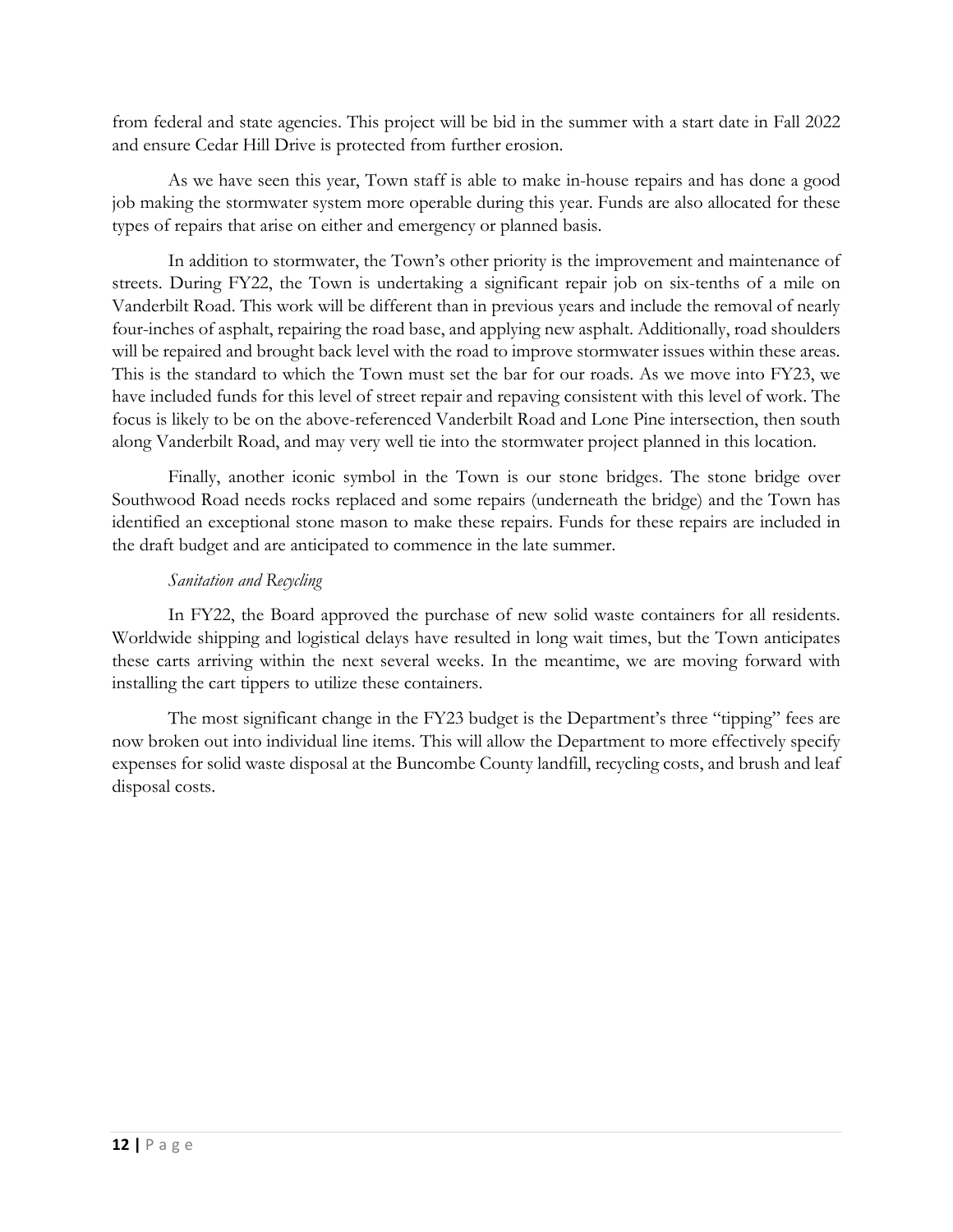### General Government

Expenditures in general government remain dedicated to projects and programs that affect the Town as a whole. Many line items remain constant with prior year actual expenses. General maintenance for buildings is slated to increase slightly as we prioritize professional and routine cleaning within each facility. The Town is actively pursuing forestry management through proactive tree removal for hazard trees and cleaning up public open spaces. This line item in FY23 also includes a pilot program for the provision of trees for residents in conjunction with our Comprehensive Planning efforts.

One special area to note is that the specific town events  $(4<sup>th</sup>$  of July picnic, Arbor Day, tree lighting) are combined into one "Community Events" category. The purpose is to provide flexibility and allow for funding for other Town events, such as the Friday Food Trucks, Friends of Biltmore Forest lectures, and perhaps most notably, events associated with the Town's upcoming 100<sup>th</sup> anniversary. The Friends of Biltmore Forest Committee is leading this charge, with a sub-committee dedicated to the 100<sup>th</sup> Anniversary, and planning many Town events focused on this occasion.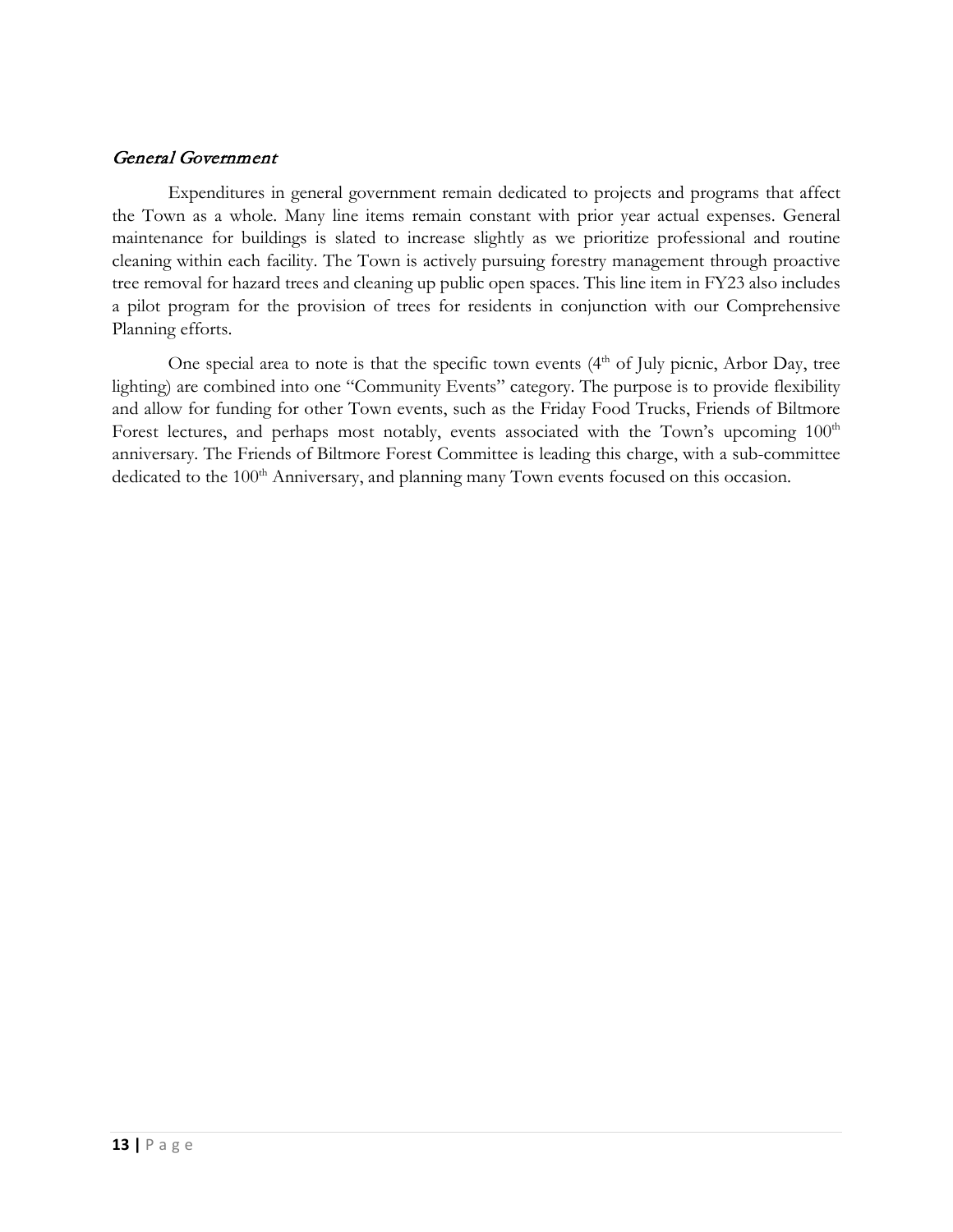# **Water Fund**

# Revenues

The Town's water fund continues operating efficiently and well. This budget includes a 2.5 percent increase for water charges and a three (3) percent increase for sewer charges, consistent with increases from the City of Asheville and MSD, respectively. Staff is undertaking an internal rate review and it is likely this will be rolled out during the FY24 budget process. The upcoming fee schedule will incorporate some changes and increases within the Town's tap fee cost as well as the above referenced increases.

# **Expenditures**

Staff salaries and benefits (half for each) are allocated to the water fund for four (4) employees. This is allowable based on the time and work done by each staff person on behalf of the Town's water system. Staff development continues to be prioritized with a goal of continual cross-training and certifications for most staff. General repairs and maintenance are budgeted for FY23, but there are no large capital projects anticipated.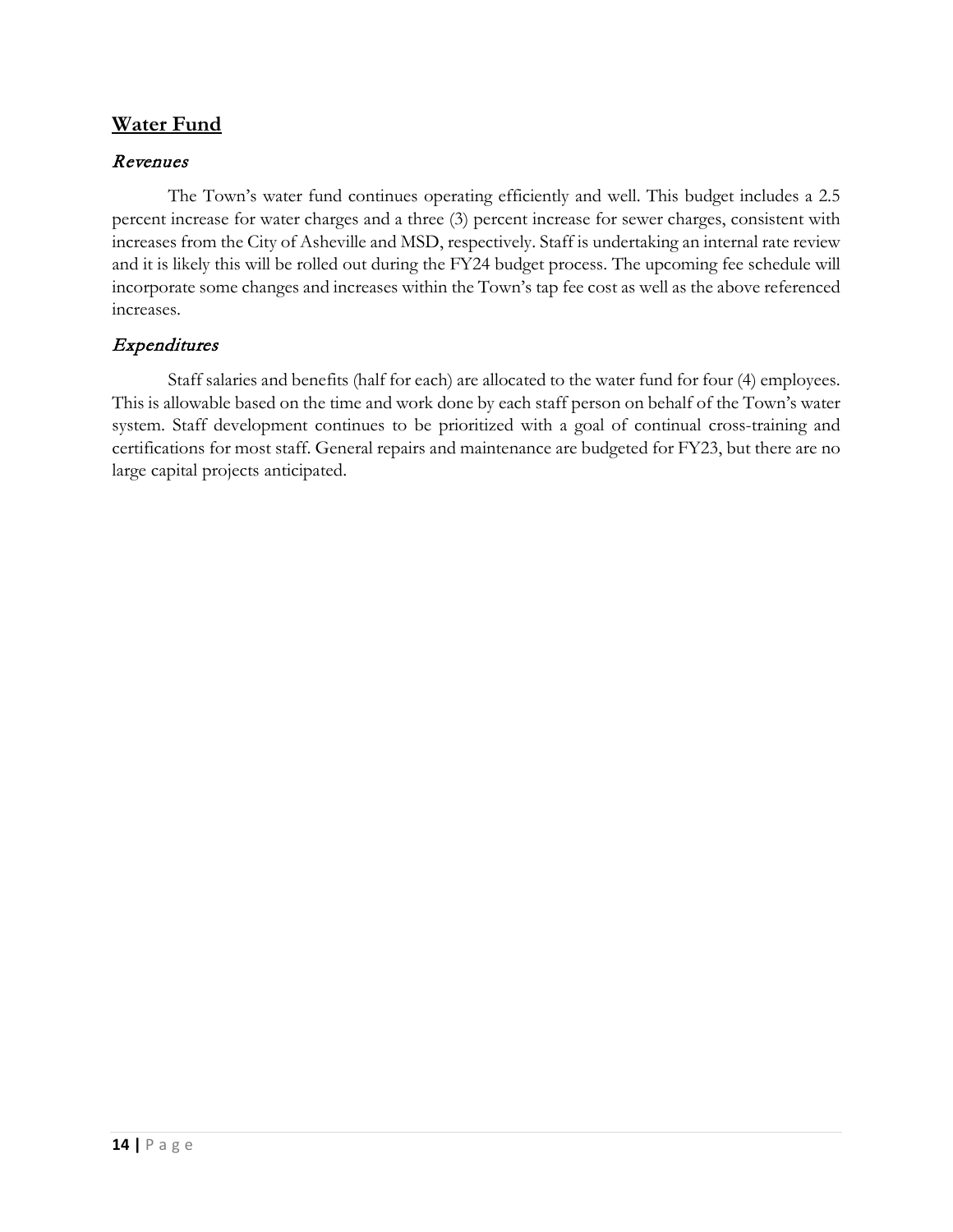# **American Recovery Plan**

The American Recovery Plan (ARP) funds are not included within this budget as they are housed within a separate, Capital Project Fund ordinance. The Town has received half of our funding already and anticipate receiving the final installment in mid-May. The total distribution to the Town is \$451,275.58. The Board of Commissioners have adopted ordinances, resolutions, and internal policies governing the use of these funds and ensuring compliance with United States Treasury guidelines. It is highly likely these funds will be expended within FY23, but again, they are not part of this budget ordinance.

# **Conclusion**

The Town is in a good position financially and I anticipate this continuing in FY23. The Board of Commissioners have allowed staff to take chances and increase services for residents, and have provided support and funding to carry these ideas forward. On behalf of all Town staff members, I appreciate the support of the Citizens, Mayor, and Board of Commissioners. Thank you for your belief in the Town's staff as we endeavor to provide high quality service for all on a daily basis.

Respectfully Submitted,

Oprattran B. Kanipe

Jonathan B. Kanipe Town Manager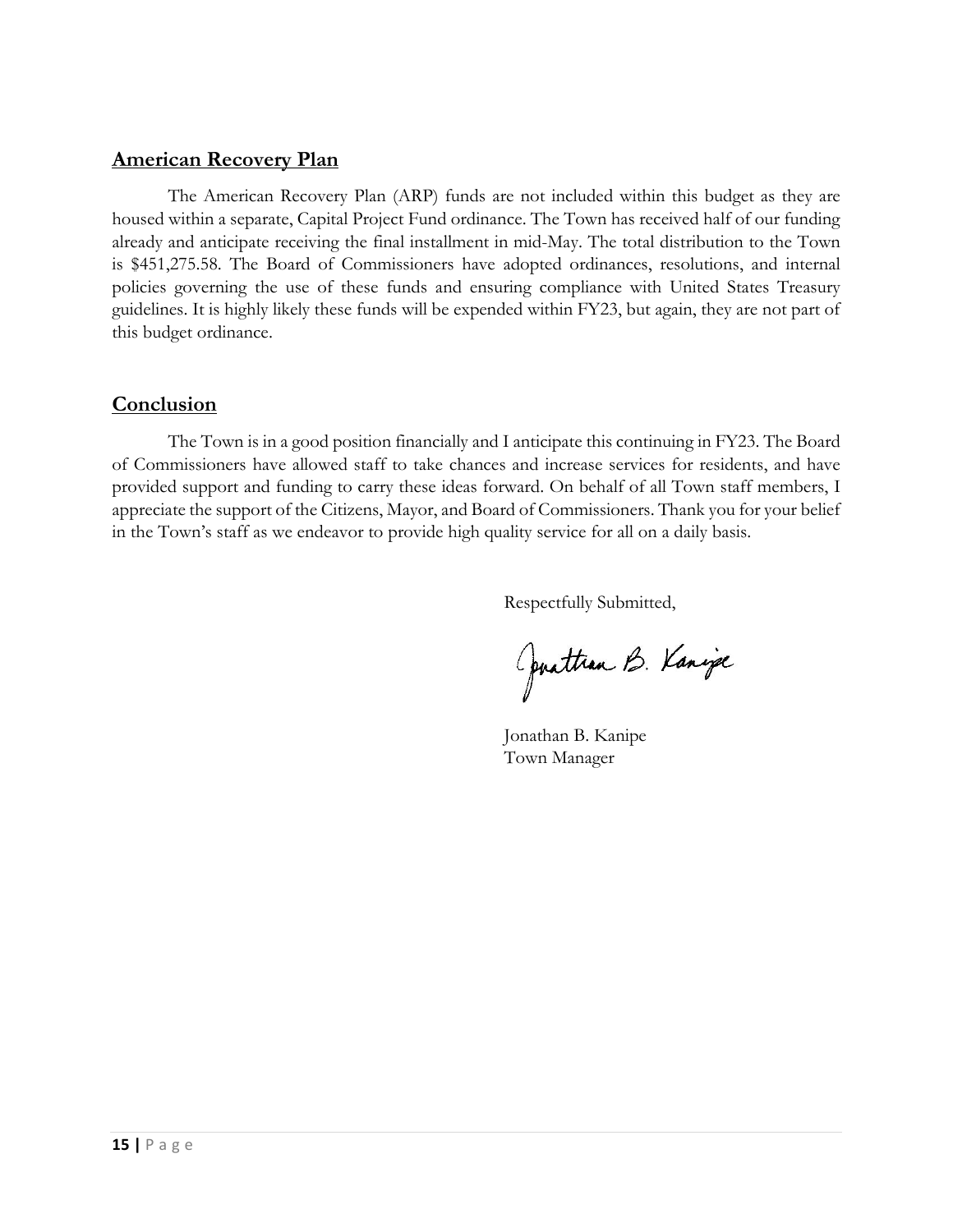#### **GENERAL FUND REVENUES**

|              |                                             | 2018-19       | 2019-20                  | 2020-2021                | 2021-2022            | 2022-2023        |
|--------------|---------------------------------------------|---------------|--------------------------|--------------------------|----------------------|------------------|
|              | <b>REVENUES</b>                             | <b>BUDGET</b> | <b>BUDGET</b>            | <b>BUDGET</b>            | <b>BUDGET ACTUAL</b> | <b>ESTIMATED</b> |
| 10-3010-0000 | Ad Valorem Taxes (Property)                 | 2,447,140     | 2,635,641                | 2,670,639                | 2,835,096            | 2,920,559        |
| 10-3010-0100 | Ad Valorem Taxes (DMV)                      | 105,634       | 101,548                  | 101,460                  | 104,332              | 109,396          |
| 10-3010-0200 | Tax Interest & Penalties                    | 2,500         | 2,500                    | 13,200                   | 10,000               | 5,000            |
| 10-3010-0300 | <b>Tax Collection Prior Years</b>           |               | $\overline{\phantom{a}}$ | $\overline{a}$           |                      |                  |
|              | <b>Total Ad Valorem</b>                     | 2,555,274     | 2,739,689                | 2,785,299                | 2,949,428            | 3,034,955        |
|              |                                             |               |                          |                          |                      |                  |
| 10-3020-0000 | Franchise & Utilties Tax                    | 168,794       | 215,488                  | 177,778                  | 205,227              | 211,384          |
| 10-3020-0100 | Alcohol Beverage Tax                        | 5,996         | 6,000                    | 6,000                    | 6,000                | 6,450            |
| 10-3020-0200 | Sales Tax-Article 39                        | 568,397       | 597,047                  | 502,415                  | 540,725              | 793,429          |
| 10-3020-0300 | Sales Tax-Article 40                        | 228,879       | 232,530                  | 211,021                  | 227,111              | 330,137          |
| 10-3020-0400 | Sales Tax-Article 42                        | 298,053       | 312,187                  | 262,705                  | 282,736              | 419,847          |
| 10-3020-0600 | Sales Tax Refund                            |               |                          | 10,000                   | 10,000               | 15,000           |
| 10-3020-0700 | <b>Gasoline Tax Refund</b>                  | 3,500         | 4,000                    | 3,000                    | 3,500                | 3,500            |
|              | <b>Total Unrestricted Intergovernmental</b> | 1,273,619     | 1,367,252                | 1,172,919                | 1,275,299            | 1,779,747        |
|              |                                             |               |                          |                          |                      |                  |
| 10-3030-0000 | Solid Waste Disposal Tax                    | 970           | 950                      | 950                      | 950                  | 975              |
| 10-3030-0100 | <b>Powell Bill</b>                          | 63,500        | 62,500                   | 56,404                   | 55,505               | 66,849           |
| 10-3030-0200 | <b>Illicit Substance Tax</b>                |               |                          |                          |                      |                  |
|              | <b>Total Restricted Intergovernmental</b>   | 64,470        | 63,450                   | 57,354                   | 56,455               | 67,824           |
|              |                                             |               |                          |                          |                      |                  |
| 10-3040-0000 | <b>Zoning Permits</b>                       | 25,000        | 25,000                   | 35,000                   | 30,000               | 45,000           |
| 10-3040-0100 | Dog License Fee                             | 1,600         | 1,500                    | 1,400                    | 1,300                | 1,300            |
|              | <b>Total Permits &amp; Fees</b>             | 26,600        | 26,500                   | 36,400                   | 31,300               | 46,300           |
|              |                                             |               |                          |                          |                      |                  |
| 10-3050-0000 | <b>Interest Earned</b>                      | 15,000        | 59,953                   | 1,000                    | 1,000                | 2,000            |
|              | <b>Total Investment Earnings</b>            | 15,000        | 59,953                   | 1,000                    | 1,000                | 2,000            |
|              |                                             |               |                          |                          |                      |                  |
| 10-3060-0000 | Rental - Community Hall                     |               |                          |                          |                      |                  |
| 10-3060-0100 | American Tower Agreement                    | 27,664        | 28,000                   | 37,645                   | 38,000               | 45,600           |
| 10-3060-0200 | Miscellaneous-Other                         | 15,000        | 15,000                   | 15,000                   | 10,000               | 20,000           |
|              | <b>Total Miscellaneous</b>                  | 42,664        | 43,000                   | 52,645                   | 48,000               | 65,600           |
|              |                                             |               |                          |                          |                      |                  |
| 10-3500-0000 | Sale of Property                            | 10,000        | 15,000                   | 15,888                   | 15,000               | 10,000           |
| 10-3500-0200 | <b>Installment Agreement</b>                |               | 85,000                   | $\overline{a}$           |                      |                  |
| 10-3500-0300 | <b>Transfer from Fund Balance</b>           |               | 357,200                  | 88,429                   |                      |                  |
| 10-3500-0500 | Grant (Governmental Funds)                  |               | 181,000                  | $\overline{\phantom{a}}$ |                      |                  |
| 10-3500-066  | Donation (Land)                             |               | 80,000                   |                          |                      |                  |
| 10-3500-0700 | Intergovernmental Loan                      |               | 300,000                  | 300,000                  | 300,000              | 292,000          |
|              | <b>Total Other Financing Source</b>         | 10,000        | 1,018,200                | 404,317                  | 315,000              | 302,000          |
|              |                                             |               |                          |                          |                      |                  |
|              | <b>TOTAL General Fund Revenues</b>          | 3,987,627     | 5,318,044                | 4,509,934                | 4,676,481            | 5,298,426        |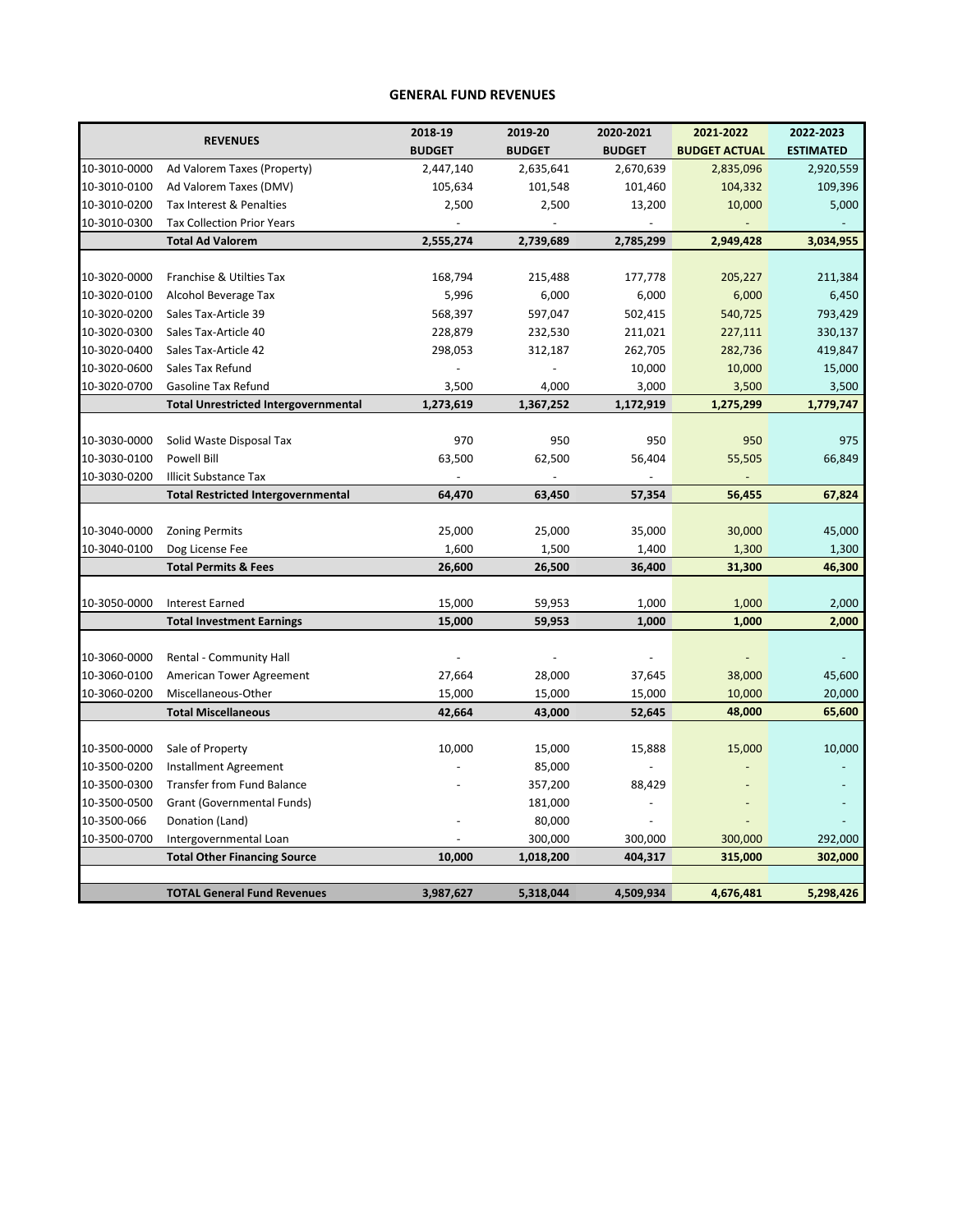|              | <b>GENERAL FUND EXPENDITURES</b> | 2018-19       | 2019-20       | 2020-2021     | 2021-2022            | 2022-2023       |
|--------------|----------------------------------|---------------|---------------|---------------|----------------------|-----------------|
|              | <b>ADMINISTRATION</b>            | <b>BUDGET</b> | <b>BUDGET</b> | <b>BUDGET</b> | <b>BUDGET ACTUAL</b> | <b>PROPOSED</b> |
| 10-4200-0200 | Salaries                         | 228,184       | 215,249       | 218,357       | 214,530              | 279,063         |
| 10-4200-0300 | Overtime                         |               | 3,000         | 5,000         | 5,000                | 3,000           |
| 10-4200-0500 | <b>FICA</b>                      | 17,265        | 16,543        | 16,704        | 16,794               | 21,348          |
| 10-4200-0550 | Unemployment Insurance           |               |               |               |                      |                 |
| 10-4200-0600 | <b>Health Insurance</b>          | 24,621        | 25,852        | 27,145        | 28,502               | 33,821          |
| 10-4200-0650 | Dental, Vision, Life Insurance   | 4,153         | 4,361         | 4,470         | 4,470                | 6,909           |
| 10-4200-0675 | Health Reimbursement Acct        | 3,750         | 3,750         | 3,750         | 3,750                | 5,250           |
| 10-4200-0700 | <b>LGERS Retirement</b>          | 32,074        | 33,299        | 36,457        | 39,581               | 50,771          |
| 10-4200-0800 | 401k Supplemental Retirement     | 11,284        | 10,762        | 10,918        | 10,976               | 14,103          |
| 10-4200-1000 | <b>Accounting &amp; Taxes</b>    | 35,000        | 45,000        | 45,000        | 45,000               | 51,400          |
| 10-4200-1200 | Postage, Printing & Stationary   | 8,000         | 5,000         | 6,000         | 6,000                | 10,140          |
| 10-4200-1400 | <b>Board Mileage</b>             | 22,000        | 22,000        | 22,000        | 22,000               | 21,600          |
| 10-4200-1500 | Bldg & Grounds Maintenance       |               |               |               |                      | 20,000          |
| 10-4200-3300 | Supplies & Equipment             | 5,000         | 7,000         | 7,000         | 8,750                | 7,722           |
| 10-4200-5300 | Dues & Fees                      | 5,000         | 5,000         | 4,500         | 5,000                | 5,070           |
| 10-4200-5700 | Miscellaneous                    | 5,000         | 1,000         | 1,000         | 1,000                | 1,000           |
| 10-4200-6500 | Training & Education             | 16,000        | 15,000        | 10,750        | 16,000               | 16,000          |
| 10-4200-6600 | Capital Improvements             |               | 20,000        |               |                      |                 |
|              | <b>TOTAL</b>                     | 417,331       | 432,816       | 419,051       | 427,354              | 547,197         |

|              | <b>GENERAL FUND EXPENDITURES</b>     | 2018-19                 | 2019-20       | 2020-2021     | 2021-2022            | 2022-2023       |
|--------------|--------------------------------------|-------------------------|---------------|---------------|----------------------|-----------------|
|              | <b>GENERAL GOVERNMENT</b>            | <b>BUDGET</b>           | <b>BUDGET</b> | <b>BUDGET</b> | <b>BUDGET ACTUAL</b> | <b>PROPOSED</b> |
| 10-6600-0400 | <b>Outside Professional Services</b> | 100,000                 |               |               |                      |                 |
| 10-6600-0401 | <b>Legal Services</b>                |                         | 40,000        | 35,000        | 35,000               | 35,000          |
| 10-6600-0402 | <b>Architectural Services</b>        |                         |               |               |                      |                 |
| 10-6600-1100 | Technology                           | 72,061                  | 90,000        | 90,000        | 90,000               | 92,120          |
| 10-6600-1300 | <b>Municipal Utilities</b>           | 16,000                  | 18,569        | 18,569        | 18,569               | 25,000          |
| 10-6600-1500 | <b>General Maintenance</b>           | 20,000                  | 25,000        | 25,000        | 25,000               | 28,200          |
| 10-6600-2800 | Elections                            | 6,000                   |               | 6,000         | 6,000                | 6,000           |
| 10-6600-3300 | Supplies & Equipment                 | 2,000                   |               | 30            | 30                   |                 |
| 10-6600-5400 | Insurance                            | 77,000                  | 90,000        | 90,000        | 90,000               | 90,000          |
| 10-6600-6000 | Contingency                          | 2,022                   | 2,222         | 2,222         | 2,222                | 129,062         |
| 10-6600-6100 | Miscellaneous                        | 10,000                  | 5,000         | 5,000         | 5,000                | 10,000          |
| 10-6600-6201 | Covid Expenditures                   |                         |               | 79,867        | 79,867               |                 |
| 10-6600-6300 | <b>Community Events</b>              | 20,000                  |               |               |                      | 35,000          |
| 10-6600-6301 | 4th of July                          |                         | 7,500         | 7,500         | 7,500                |                 |
| 10-6600-6302 | <b>National Night Out</b>            |                         | 2,500         | 2500          | 2500                 |                 |
| 10-6600-6303 | <b>Holiday Lighting</b>              |                         | 11,500        | 14,402        | 14,402               |                 |
| 10-6600-6304 | <b>Arbor Day Event</b>               |                         | 3,000         |               |                      |                 |
| 10-6600-6400 | Wildlife Management                  | 5,000                   | 5,000         | 500           | 500                  | 5,000           |
| 10-6600-6500 | <b>Forest Management</b>             |                         | 60,000        | 60,000        | 60,000               | 60,000          |
|              |                                      | <b>TOTAL</b><br>330,083 | 360,291       | 436,590       | 436,590              | 515,382         |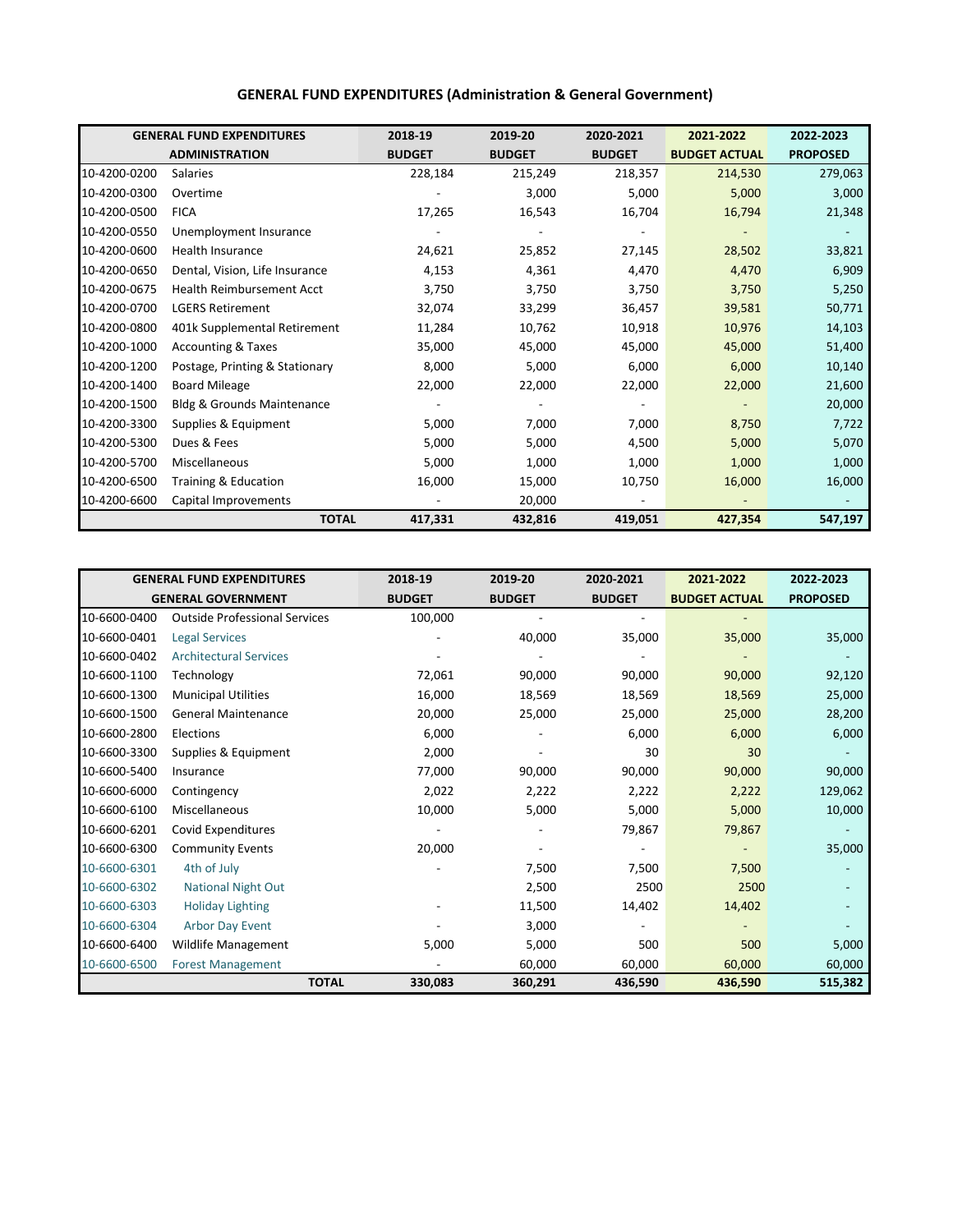|              | <b>GENERAL FUND EXPENDITURES</b>    | 2018-19       | 2019-20       | 2020-2021     | 2021-2022            | 2022-2023       |
|--------------|-------------------------------------|---------------|---------------|---------------|----------------------|-----------------|
|              | <b>POLICE DEPARTMENT</b>            | <b>BUDGET</b> | <b>BUDGET</b> | <b>BUDGET</b> | <b>BUDGET ACTUAL</b> | <b>PROPOSED</b> |
| 10-5100-0200 | <b>Salaries</b>                     | 806,975       | 838,265       | 837,914       | 908,986              | 951,387         |
| 10-5100-0300 | Overtime                            | 15,000        | 42,000        | 42,000        | 26,000               | 26,000          |
| 10-5100-0400 | Separation Allowance                | 30,617        | 65,022        | 30,617        | 30,617               | 38,117          |
| 10-5100-0500 | <b>FICA</b>                         | 60,433        | 69,100        | 67,313        | 71,526               | 72,781          |
| 10-5100-0550 | Unemployment Insurance              | 500           | 500           | 450           |                      |                 |
| 10-5100-0600 | <b>Medical Insurance</b>            | 126,684       | 139,380       | 141,349       | 148,416              | 164,272         |
| 10-5100-0650 | Dental, Vision, Life Insurance      | 18,333        | 19,358        | 18,892        | 18,892               | 33,558          |
| 10-5100-0675 | <b>Health Reimbursement Account</b> | 21,000        | 24,000        | 24,000        | 25,500               | 25,500          |
| 10-5100-0700 | <b>LGERS Retirement</b>             | 114,593       | 141,112       | 146,508       | 168,681              | 185,598         |
| 10-5100-0800 | 401K Supplemental Retirement        | 39,499        | 43,888        | 42,721        | 45,474               | 48,996          |
| 10-5100-0900 | <b>Short Term Disability</b>        | 5,000         |               |               |                      |                 |
| 10-5100-1500 | Maint/Repair -Building & Grounds    | 10,000        | 50,000        | 30,000        | 20,000               | 20,000          |
| 10-5100-1600 | Maint/Repair - Equipment            | 12,000        | 15,000        | 2,162         | 2,000                | 1,000           |
| 10-5100-1700 | Maint/Repair - Vehicles             | 22,500        | 20,000        | 13,000        | 12,000               | 10,000          |
| 10-5100-3100 | Motor Fuels                         | 16,000        | 13,000        | 13,650        | 13,000               | 24,600          |
| 10-5100-3300 | <b>Supplies</b>                     | 10,000        | 10,000        | 10,000        | 10,000               | 20,080          |
| 10-5100-3600 | Uniforms                            | 10,000        | 22,500        | 6,250         | 7,500                | 15,000          |
| 10-5100-3700 | Software                            | 15,000        | 15,000        | 14,000        | 50,000               | 18,725          |
| 10-5100-3800 | Technology                          |               | 55,000        | 47,925        | 60,000               | 58,740          |
| 10-5100-5700 | Miscellaneous                       | 8,000         | 10,000        | 7,500         | 7,500                | 8,265           |
| 10-5100-5800 | <b>Physical Exams</b>               | 1,500         | 2,500         | 3,500         | 5,000                | 2,000           |
| 10-5100-6500 | <b>Staff Development</b>            | 15,000        | 15,000        | 3,000         | 10,000               | 15,000          |
| 10-5100-7400 | <b>Capital Equipment Purchases</b>  | 55,000        | 335,000       | 110,000       | 125,000              | 102,500         |
|              | <b>TOTAL</b>                        | 1,413,634     | 1,945,625     | 1,612,751     | 1,766,093            | 1,842,120       |

#### **GENERAL FUND EXPENDITURES (Police Department & Fire Contract)**

|              | <b>GENERAL FUND EXPENDITURES</b> | 2018-19       | 2019-20       | 2020-2021     | 2021-2022            | 2022-2023       |
|--------------|----------------------------------|---------------|---------------|---------------|----------------------|-----------------|
|              | <b>FIRE CONTRACT</b>             | <b>BUDGET</b> | <b>BUDGET</b> | <b>BUDGET</b> | <b>BUDGET ACTUAL</b> | <b>PROPOSED</b> |
| 10-5200-0000 | <b>Fire Contract</b>             | 425.000       | 425.000       | 425.000       | 425.000              | 425.000         |
|              | <b>TOTAL</b>                     | 425,000       | 425.000       | 425.000       | 425.000              | 425,000         |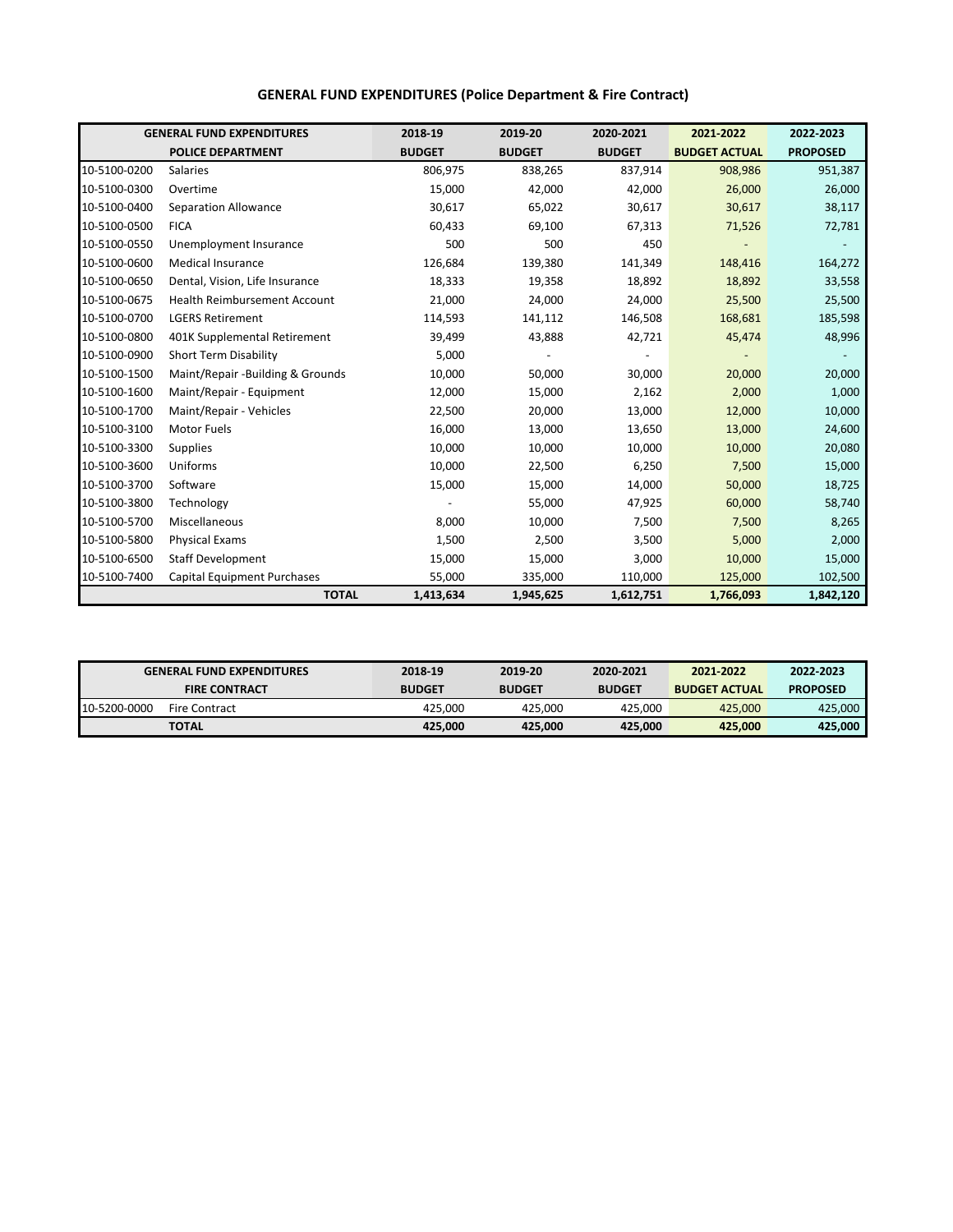#### **GENERAL FUND EXPENDITURES (Public Works)**

|              | <b>GENERAL FUND EXPENDITURES</b>         | 2018-19       | 2019-20       | 2020-2021     | 2021-2022            | 2022-2023       |
|--------------|------------------------------------------|---------------|---------------|---------------|----------------------|-----------------|
|              | <b>PUBLIC WORKS</b>                      | <b>BUDGET</b> | <b>BUDGET</b> | <b>BUDGET</b> | <b>BUDGET ACTUAL</b> | <b>PROPOSED</b> |
| 10-5600-0200 | Salaries                                 | 319,598       | 293,310       | 256,719       | 239,707              | 244,822         |
| 10-5600-0300 | Overtime                                 |               | 15,000        | 10,000        | 15,000               | 5,000           |
| 10-5600-0500 | <b>FICA</b>                              | 24,449        | 23,203        | 20,404        | 19,485               | 19,111          |
| 10-5600-0500 | Unemployment Insurance                   |               |               | 450           | 500                  |                 |
| 10-5600-0600 | <b>Medical Insurance</b>                 | 37,741        | 39,628        | 37,159        | 46,872               | 43,484          |
| 10-5600-0650 | Dental, Vision, Life Insurance           | 5,218         | 5,479         | 5,616         | 6,739                | 8,883           |
| 10-5600-0675 | <b>Health Reimbursement Account</b>      | 7,500         | 7,500         | 7,500         | 9,000                | 6,750           |
| 10-5600-0700 | <b>LGERS Retirement</b>                  | 44,105        | 46,922        | 44,329        | 45,924               | 44,968          |
| 10-5600-0800 | 401K Supplemental Retirement             | 15,980        | 15,165        | 13,336        | 12,735               | 12,491          |
| 10-5600-1000 | <b>Outside Services</b>                  | 11,000        | 10,000        | 6,000         | 10,000               |                 |
| 10-5600-1300 | <b>Streetlights Electric</b>             | 7,000         | 7,000         | 7,000         | 7,000                | 7,000           |
| 10-5600-1500 | Maint/Repair-Building & Grounds          | 5,000         | 10,000        | 8,000         | 10,000               | 9,600           |
| 10-5600-1600 | Maint/Repair - Streetlights              | 10,000        | 10,000        | 10,000        | 10,000               | 35,000          |
| 10-5600-1700 | Maint/Repair-Vehicles                    | 23,000        | 30,000        | 10,000        | 10,000               | 10,000          |
| 10-5600-3100 | <b>Motor Fuels</b>                       | 15,000        | 15,000        | 11,250        | 12,000               | 20,000          |
| 10-5600-3300 | <b>Supplies</b>                          | 8,000         | 10,000        | 10,000        | 10,000               | 10,000          |
| 10-5600-3400 | <b>Street Signs &amp; Numbers</b>        | 1,000         | 1,000         | 1,000         | 1,000                | 1,000           |
| 10-5600-3600 | Uniforms                                 | 9,000         | 10,000        | 10,000        | 8,000                | 8,650           |
| 10-5600-3800 | Technology                               |               |               | 9,000         | 10,000               | 9,500           |
| 10-5600-5200 | Parks                                    | 37,500        | 30,000        | 15,000        | 50,000               | 60,000          |
| 10-5600-5202 | <b>Greenwood Park Stream Restoration</b> |               |               | 300,000       | 300,000              | 292,000         |
| 10-5600-5800 | <b>Physical Exams</b>                    |               |               | 250           | 500                  | 500             |
| 10-5600-5900 | Miscellaneous                            | 3,000         | 5,000         | 1,000         | 1,000                | 1,000           |
| 10-5600-6000 | Capital Outlay                           |               | 85,000        | 8,250         |                      |                 |
| 10-5600-6500 | <b>Staff Development</b>                 | 5,000         | 5,000         | 5,000         | 8,000                | 8,000           |
|              | <b>TOTAL</b>                             | 589,091       | 674,207       | 807,263       | 843,462              | 857,759         |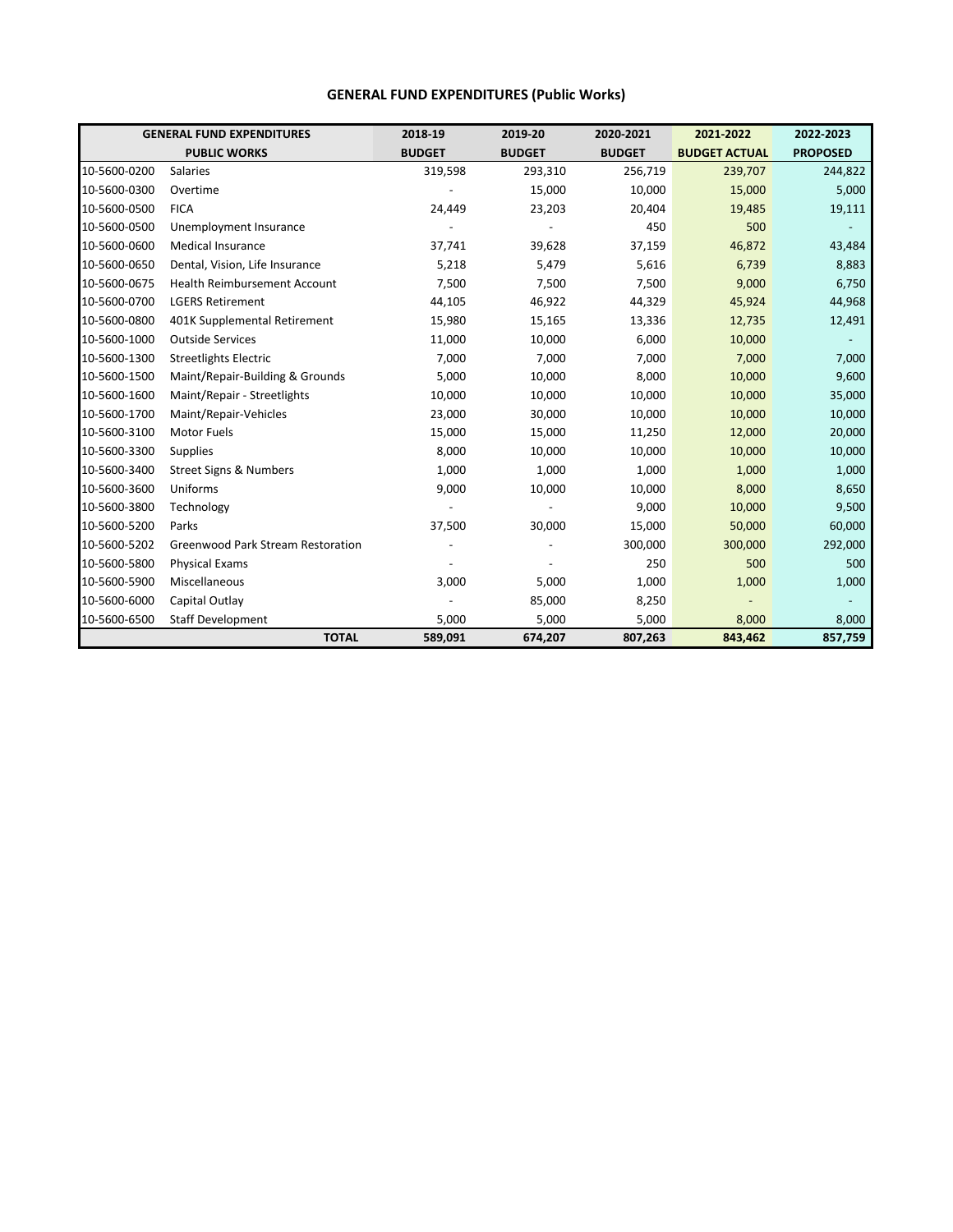|              | <b>GENERAL FUND EXPENDITURES</b>    | 2018-19       | 2019-20       | 2020-2021     | 2021-2022                | 2022-2023       |
|--------------|-------------------------------------|---------------|---------------|---------------|--------------------------|-----------------|
|              | <b>STREETS &amp; TRANSPORTATION</b> | <b>BUDGET</b> | <b>BUDGET</b> | <b>BUDGET</b> | <b>BUDGET ACTUAL</b>     | <b>PROPOSED</b> |
| 10-5700-0200 | <b>Salaries</b>                     | 47,516        | 49,898        | 50,533        |                          |                 |
| 10-5700-0300 | Overtime                            |               | 5,000         | 5,000         |                          |                 |
| 10-5700-0500 | <b>FICA</b>                         | 3,635         | 3,817         | 3,866         |                          |                 |
| 10-5700-0550 | Unemployment Insurance              |               |               |               |                          |                 |
| 10-5700-0600 | <b>Medical Insurance</b>            | 6,749         | 7,086         | 7,440         |                          |                 |
| 10-5700-0650 | Dental, Vision, Life Insurance      | 632           | 664           | 681           |                          |                 |
| 10-5700-0675 | <b>Health Reimbursement Account</b> | 1,500         | 1,500         | 1,500         |                          |                 |
| 10-5700-0700 | <b>LGERS Retirement</b>             | 6,557         | 7,718         | 8,399         | $\overline{\phantom{0}}$ |                 |
| 10-5700-0800 | 401K Supplemental Retirement        | 2,376         | 2,495         | 2,527         |                          |                 |
| 10-5700-1700 | Maint/Repair - Vehicles             | 12,500        | 25,000        | 6,750         | 5,000                    | 10,000          |
| 10-5700-2200 | Contracts-Paving & Striping         | 83,344        | 80,000        | 35,000        | 77,907                   | 210,000         |
| 10-5700-2300 | <b>Supplies</b>                     | 22,500        | 20,500        | 10,250        | 10,000                   | 10,000          |
| 10-5700-2400 | <b>Traffic Signs</b>                | 1,000         | 5,000         | 2,000         | 500                      | 500             |
| 10-5700-2500 | Storm Water Drainage Repairs        | 75,000        | 100,000       | 160,000       | 100,000                  | 275,000         |
| 10-5700-3800 | Technology                          |               |               | 5,000         | 5,000                    | 5,000           |
| 10-5700-6500 | Staff Development                   | 1,000         | 1,000         | 1,000         | 1,000                    | 1,000           |
| 10-5700-7400 | Capital Equipment Purchases         | 20,000        | 30,000        | 8,000         | 5,000                    |                 |
| 10-5700-7500 | Engineering                         | 75,000        | 50,000        | 65,000        | 75,000                   | 100,000         |
|              | <b>TOTAL</b>                        | 359,309       | 389,678       | 372,946       | 279,407                  | 611,500         |

#### **GENERAL FUND EXPENDITURES (Streets & Transportation and Sanitation & Recycling)**

|              | <b>GENERAL FUND EXPENDITURES</b>  | 2018-19       | 2019-20       | 2020-2021     | 2021-2022            | 2022-2023       |
|--------------|-----------------------------------|---------------|---------------|---------------|----------------------|-----------------|
|              | <b>SANITATION &amp; RECYCLING</b> | <b>BUDGET</b> | <b>BUDGET</b> | <b>BUDGET</b> | <b>BUDGET ACTUAL</b> | <b>PROPOSED</b> |
| 10-5800-0200 | <b>Salaries</b>                   | 121,891       | 105,855       | 118,318       | 121,642              | 125,190         |
| 10-5800-0300 | Overtime                          |               | 10,000        | 10,000        | 10,000               | 5,000           |
| 10-5800-0500 | <b>FICA</b>                       | 9,325         | 8,863         | 9,815         | 10,071               | 9,960           |
| 10-5800-0550 | Unemployment Insurance            |               |               |               |                      |                 |
| 10-5800-0600 | <b>Medical Insurance</b>          | 29,716        | 31,202        | 32,762        | 34,400               | 28,989          |
| 10-5800-0650 | Dental, Vision, Life Insurance    | 3,874         | 4,068         | 4,170         | 4,170                | 5,922           |
| 10-5800-0675 | Health Reimbursement Account      | 4,500         | 4,500         | 4,500         | 4,500                | 4,500           |
| 10-5800-0700 | <b>LGERS Retirement</b>           | 16,821        | 17,923        | 21,326        | 23,735               | 23,435          |
| 10-5800-0800 | 401K Supplemental Retirement      | 6,095         | 5,793         | 6,416         | 6,582                | 6,510           |
| 10-5800-1700 | Maint/Repair - Vehicles           | 10,000        | 22,500        | 13,000        | 13,000               | 25,000          |
| 10-5800-3100 | Motor Fuels                       | 15,000        | 17,500        | 13,125        | 12,000               | 30,000          |
| 10-5800-3300 | Supplies                          | 2,000         | 1,000         | 1,500         | 1,500                | 1,000           |
| 10-5800-3600 | Uniforms                          | 100           |               | 500           | 1,000                | 1,000           |
| 10-5800-3800 | Technology                        |               |               | 1,000         | 1,000                | 600             |
| 10-5800-5800 | <b>Physical Exams</b>             |               |               |               | 500                  | 500             |
| 10-5800-5900 | Miscellaneous                     | 1,000         | 1,000         |               | 1,000                | 1,000           |
| 10-5800-6000 | Capital Outlay                    | 19,900        |               |               | 55,000               |                 |
| 10-5800-8000 | Landfill Tipping Fees             | 55,000        | 55,000        | 49,500        | 50,000               | 30,000          |
| 10-5800-8100 | <b>Recycling Disposal Fees</b>    | 15,000        | 15,000        | 11,250        | 12,000               | 6,000           |
| 10-5800-8200 | Brush & Leaf Disposal Fees        |               |               |               |                      | 31,200          |
|              | <b>TOTAL</b>                      | 310,222       | 300,204       | 297,182       | 362,100              | 335,806         |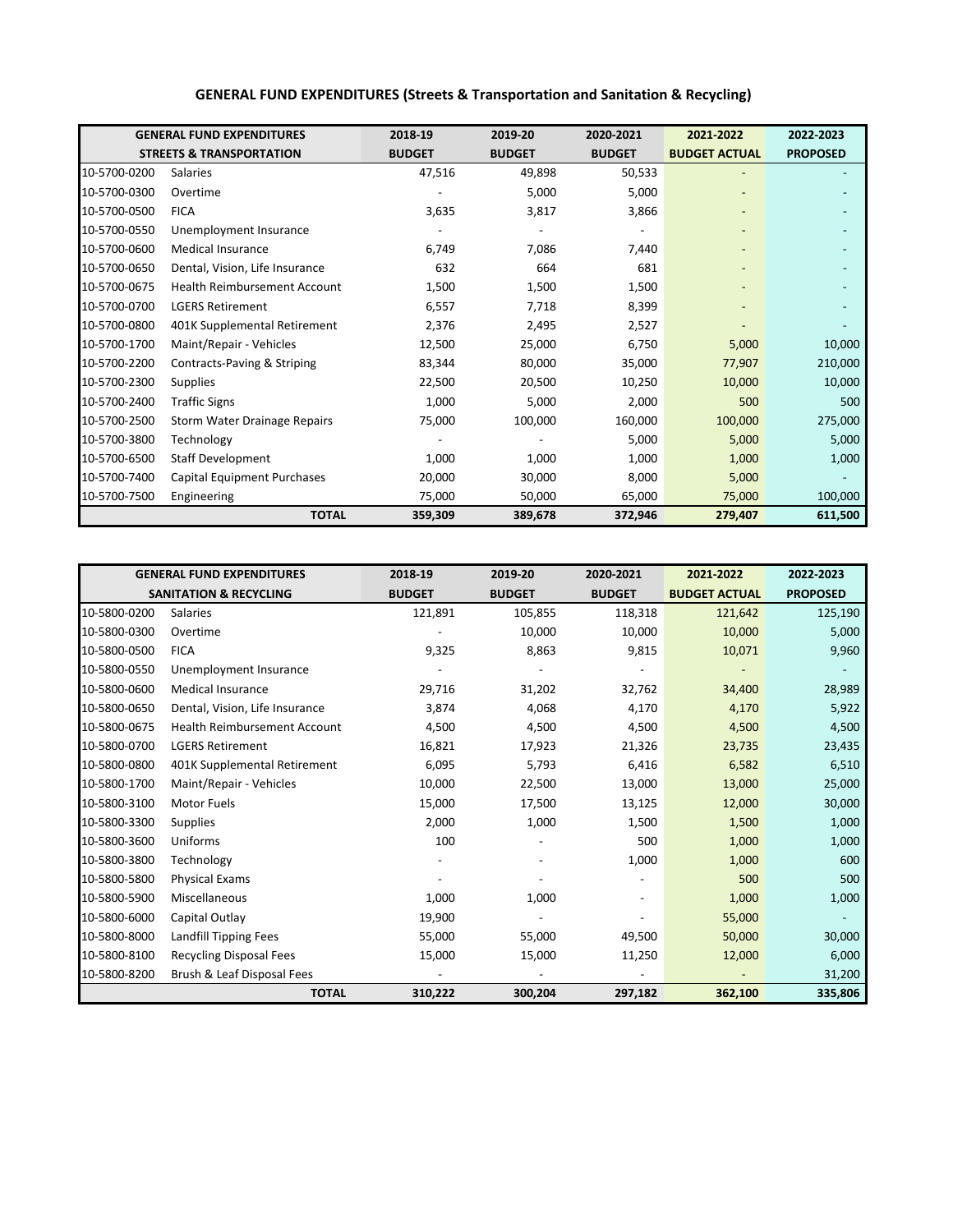#### **GENERAL FUND EXPENDITURES (Debt Service)**

|              | <b>GENERAL FUND EXPENDITURES</b>         | 2018-19                      | 2019-20                  | 2020-2021     | 2021-2022            | 2022-2023       |
|--------------|------------------------------------------|------------------------------|--------------------------|---------------|----------------------|-----------------|
|              | <b>DEBT SERVICE</b>                      | <b>BUDGET</b>                | <b>BUDGET</b>            | <b>BUDGET</b> | <b>BUDGET ACTUAL</b> | <b>PROPOSED</b> |
| 10-6700-0100 | <b>Principal Police Dept Renovations</b> | 23,334                       | 23,334                   | 23,334        | 23,334               | 23,334          |
| 10-6700-0200 | <b>Principal Street Improvements</b>     | 6,667                        | 6,667                    | 6,667         | 6,667                | 6,667           |
| 10-6700-0500 | Principal Public Works Bldg              |                              | 84,211                   | 84,211        | 84,211               | 84,211          |
| 10-6700-0600 | Principal 2020 Police Cars               | $\qquad \qquad \blacksquare$ | $\overline{\phantom{a}}$ | 29,506        | 28,327               | 29,106          |
| 10-6700-1100 | <b>Interest Police Dept Renovations</b>  | 5,001                        | 4,112                    | 3,223         | 2,334                | 1,445           |
| 10-6700-1200 | Interest Street Improvements             | 1,429                        | 1,175                    | 921           | 667                  | 413             |
| 10-6700-1500 | Interest Public Works Bldg               |                              | 39,986                   | 23,343        | 20,514               | 17,685          |
| 10-6700-1600 | Interest 2020 Police Cars                | $\qquad \qquad \blacksquare$ |                          | 2,338         | 1,580                | 801             |
|              | <b>TOTAL</b>                             | 36,431                       | 159,485                  | 173,543       | 167,634              | 163,662         |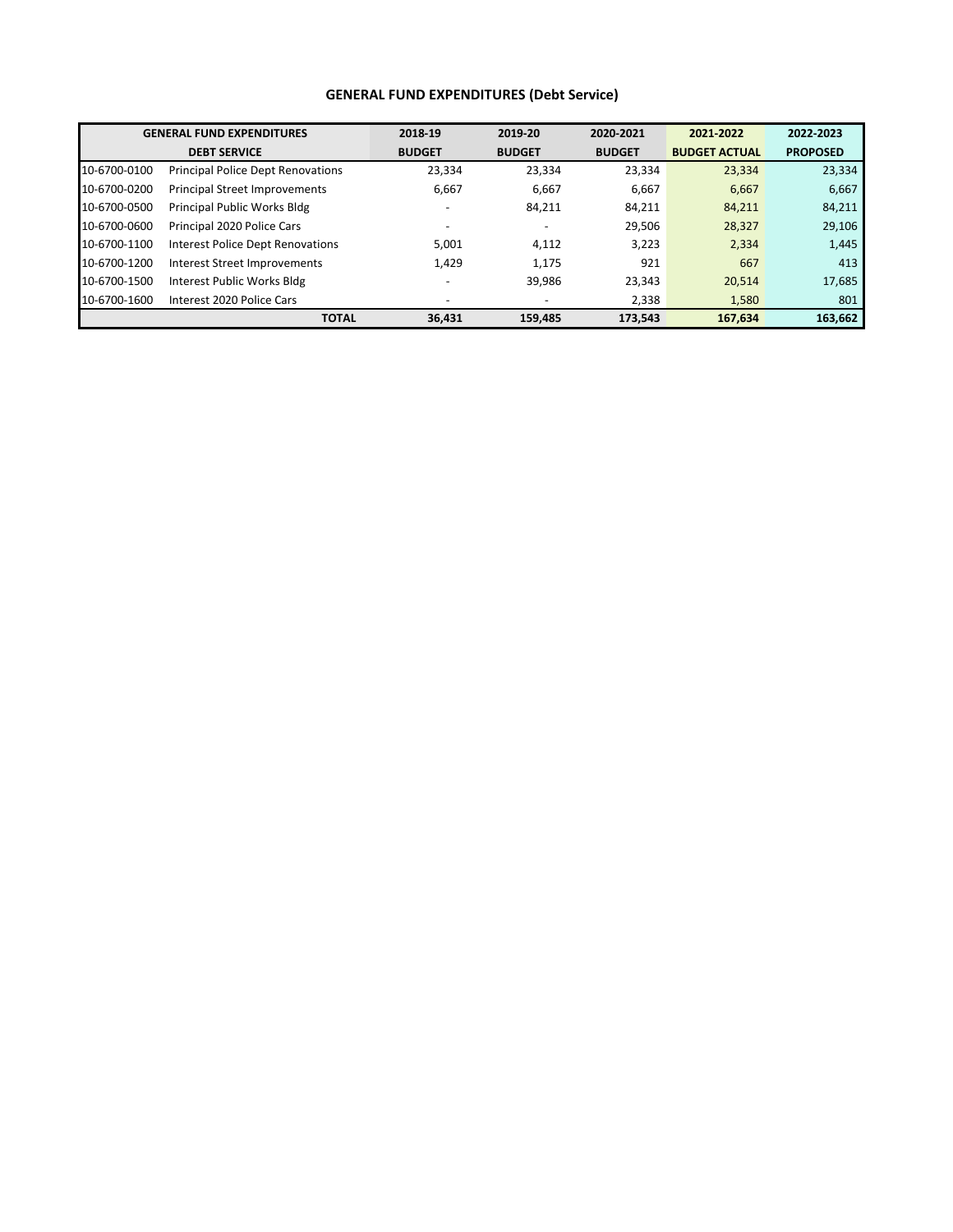#### **WATER FUND**

| <b>WATER FUND</b> |                                    | 2019-20<br>2018-19 |                          | 2020-2021                | 2021-2022                | 2022-2023        |
|-------------------|------------------------------------|--------------------|--------------------------|--------------------------|--------------------------|------------------|
|                   | <b>REVENUE</b>                     | <b>BUDGET</b>      | <b>BUDGET</b>            | <b>BUDGET</b>            | <b>BUDGET ACTUAL</b>     | <b>ESTIMATED</b> |
| 30-3290-0000      | Interest Earned                    | 1,000              | 1,500                    | 20                       | 50                       | 50               |
| 30-3350-0000      | Commissions (Sewer Collection Fee) | 6,000              | 8,000                    | 8,000                    | 8,000                    | 8,000            |
| 30-3710-0000      | <b>Water Charges</b>               | 415,000            | 384,355                  | 434,271                  | 442,800                  | 369,000          |
| 30-3710-0100      | Sewer Charges                      | 280,000            | 306,849                  | 346,446                  | 338,789                  | 248,284          |
| 30-3710-0200      | <b>AMI Transmitter Charges</b>     | 7,000              | 7,700                    | 7,700                    | 7,700                    | 7,700            |
| 30-3730-0000      | Water Tap & Connection Fees        | 18,000             | 6,000                    | 9,000                    | 6,000                    | 6,000            |
|                   | <b>TOTAL</b>                       | 727,000            | 714,404                  | 805,437                  | 803,339                  | 639,034          |
|                   |                                    |                    |                          |                          |                          |                  |
| 30-3710-0000      | <b>Transfers from General Fund</b> |                    | $\overline{\phantom{a}}$ | $\overline{\phantom{a}}$ | $\overline{\phantom{m}}$ |                  |
|                   | <b>TOTAL</b>                       | 727,000            | 714,404                  | 805,437                  | 803,339                  | 639,034          |

| <b>WATER FUND</b> |                                     | 2018-19       | 2019-20       |               | 2021-2022            | 2022-2023       |
|-------------------|-------------------------------------|---------------|---------------|---------------|----------------------|-----------------|
|                   | <b>EXPENDITURES</b>                 | <b>BUDGET</b> | <b>BUDGET</b> | <b>BUDGET</b> | <b>BUDGET ACTUAL</b> | <b>PROPOSED</b> |
| 30-8100-0200      | Salaries                            | 29,371        | 26,363        | 68,050        | 142,619              | 144,572         |
| 30-8100-0300      | Overtime                            | 2,247         | 1,200         |               |                      |                 |
| 30-8100-0400      | <b>Professional Services</b>        | 2,247         | 4,000         | 10,000        | 10,000               | 5,000           |
| 30-8100-0500      | <b>FICA</b>                         |               | 92            | 5,206         | 10,910               | 11,060          |
| 30-8100-0550      | Unemployment Insurance              |               |               |               |                      |                 |
| 30-8100-0600      | <b>Medical Insurance</b>            | 5,435         | 5,707         | 17,477        | 18,351               | 19,326          |
| 30-8100-0650      | Dental, Vision, Life Insurance      | 750           | 884           | 2,718         | 2,718                | 3,948           |
| 30-8100-0675      | <b>Health Reimbursement Account</b> | 750           | 750           | 2,250         | 2,250                | 3,000           |
| 30-8100-0700      | <b>LGERS Retirement</b>             | 1,469         | 4,078         | 11,310        | 25,714               | 26,023          |
| 30-8100-0800      | 401K Supplemental Retirement        | 14,600        | 1,318         | 3,403         | 7,131                | 7,229           |
| 30-8100-1200      | Postage, Printing & Stationary      | 5,000         | 5,000         | 5,000         | 5,000                | 5,000           |
| 30-8100-1500      | <b>General Repairs</b>              | 20,000        | 10,000        | 8,687         | 10,000               | 10,000          |
| 30-8100-3300      | Supplies & Equipment                | 20,000        | 10,000        | 20,000        | 15,000               | 15,000          |
| 30-8100-3800      | Technololgy                         |               |               | 5,000         | 5,000                | 5,000           |
| 30-8100-4800      | <b>Water Purchases</b>              | 232,656       | 239,636       | 237,275       | 146,066              | 179,580         |
| 30-8100-4900      | Sewer Purchases                     | 280,000       | 309,259       | 344,823       | 275,595              | 185,400         |
| 30-8100-5000      | <b>AMI Transmitter Fees</b>         | 7,000         | 7,700         | 7,700         | 7,700                | 7,700           |
| 30-8100-5700      | Miscellaneous                       | 1,500         | 1,500         | 500           | 14,284               | 6,196           |
| 30-8100-6500      | <b>Staff Development</b>            | 5,000         | 5,000         | 5,000         | 5,000                | 5,000           |
| 30-8100-7400      | Capital Improvement                 | 97,081        | 81,917        | 50,000        | 100,000              |                 |
|                   | <b>TOTAL</b>                        | 725,106       | 714,404       | 804,399       | 803,339              | 639,034         |